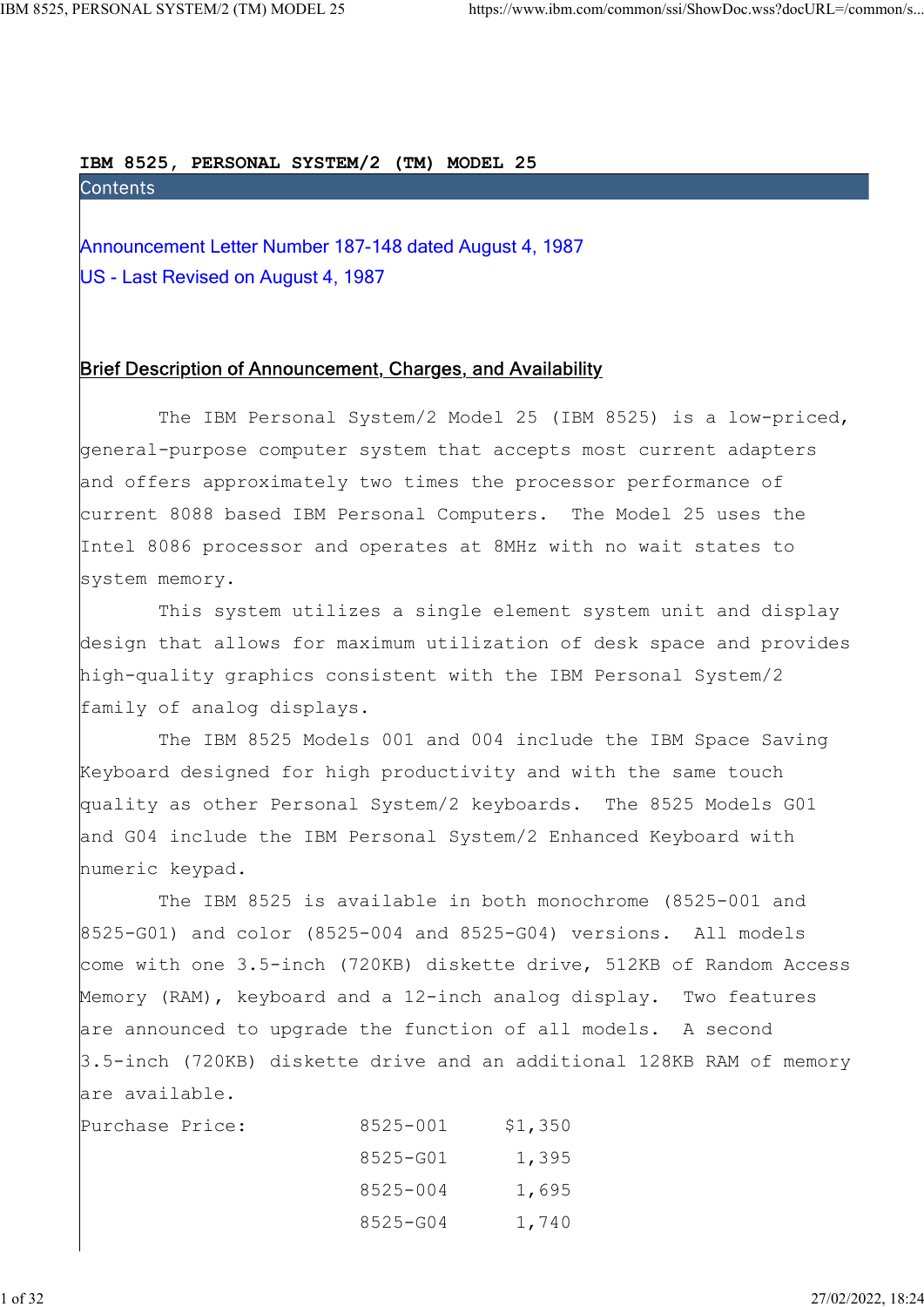| Planned Availability Date:                                         |         |       |         |  |
|--------------------------------------------------------------------|---------|-------|---------|--|
| 8525 Models 001 and 004: August 4, 1987                            |         |       |         |  |
| 8525 Models G01 and G04: October 30, 1987                          |         |       |         |  |
| DESCRIPTION                                                        | MACHINE | MODEL | FEATURE |  |
| Personal System/2                                                  |         |       |         |  |
| Model 25                                                           |         |       |         |  |
| (Monochrome) with                                                  |         |       |         |  |
| Space Saving                                                       |         |       |         |  |
| Keyboard                                                           | 8525    | 001   |         |  |
| Personal System/2                                                  |         |       |         |  |
| Model 25                                                           |         |       |         |  |
| (Monochrome)                                                       |         |       |         |  |
| with Enhanced                                                      |         |       |         |  |
| Keyboard                                                           | 8525    | G01   |         |  |
| Personal System/2                                                  |         |       |         |  |
| Model 25 (Color)                                                   |         |       |         |  |
| with Space Saving                                                  |         |       |         |  |
| Keyboard                                                           | 8525    | 004   |         |  |
| Personal System/2                                                  |         |       |         |  |
| Model 25 (Color)                                                   |         |       |         |  |
| with Enhanced                                                      |         |       |         |  |
| Keyboard                                                           | 8525    | G04   |         |  |
| $3.5$ -inch $(720KB)$                                              |         |       |         |  |
| Diskette Drive                                                     |         |       | 4106    |  |
| 128KB Memory                                                       |         |       |         |  |
| Expansion Kit                                                      |         |       | 4105    |  |
| (TM) Trademark of the International Business Machines Corporation. |         |       |         |  |

## Customer Letter Section

HIGHLIGHTS

- o Enhanced price performance
- o Approximately two times the processor speed of 8088 based IBM Personal Computers
- o Graphics adapter displays up to 256 colors out of 262,144 colors or displays 64 shades of gray (Multi Color Graphics Array)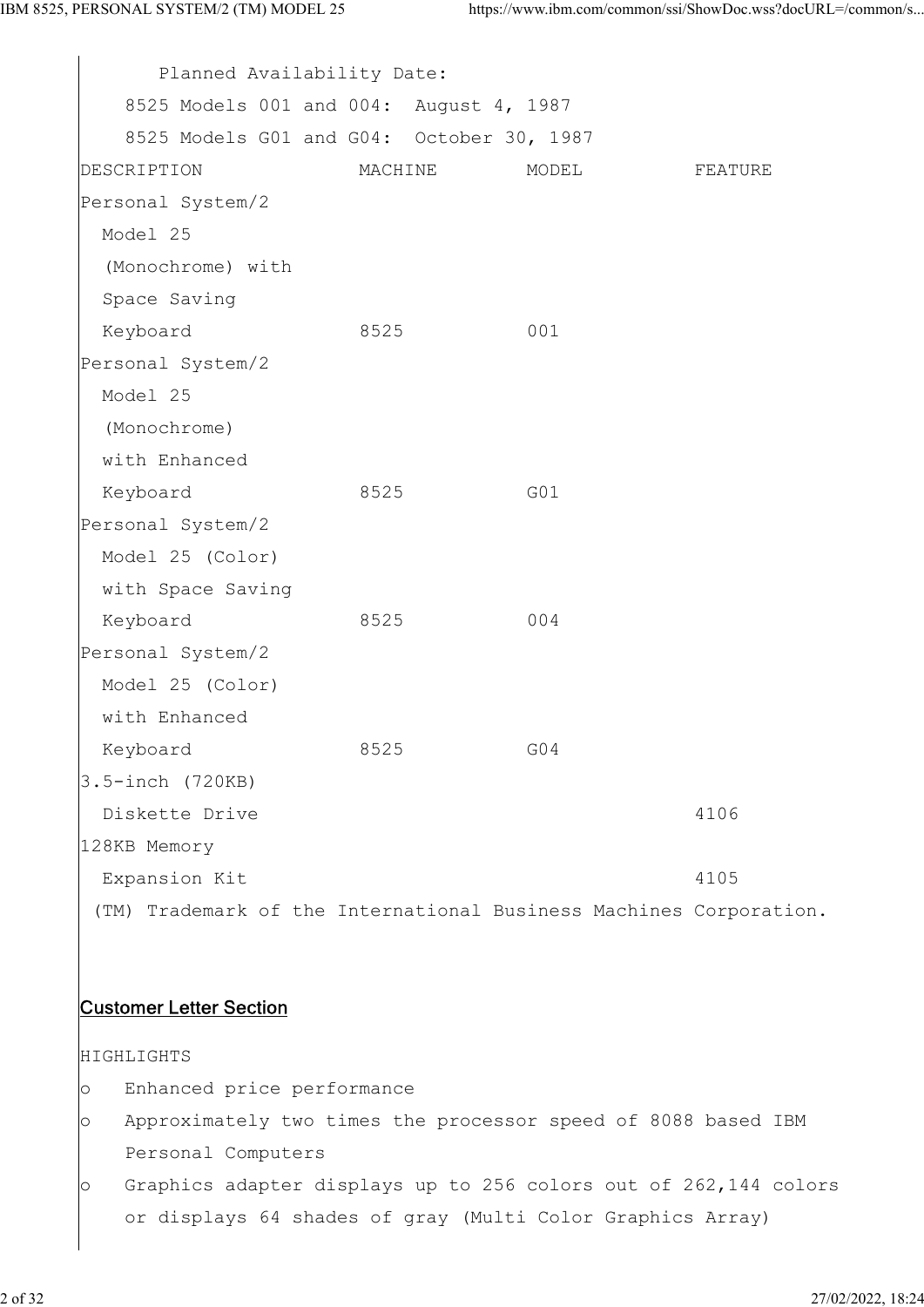o Graphics adapter, diskette drive adapter, serial and parallel ports included o New design, smaller size with reduced power requirements o 12-inch color or monochrome graphics analog displays o Advanced technology eliminating customer setup switches o One-year warranty

## DESCRIPTION

 The IBM Personal System/2 Model 25 uses advanced technology to provide existing IBM Personal Computer functions at an attractive price. Two card slots provide increased compatibility by allowing the attachment of many existing personal computer feature cards. A 12-inch analog display (color or monochrome), display adapter, RS-232-C serial adapter, parallel adapter and diskette adapter are standard, increasing base function while reducing price. This general-purpose system is based on an 8086 microprocessor, running at 8MHz, with no wait states to system memory, which results in an internal processing speed approximately twice that of 8088 based IBM Personal Computers.

## STANDARD FEATURES

All models include the following:

- o 512KB random access memory (RAM) expandable to 640KB on the system board
- o Diskette adapter supporting up to two 3.5-inch 720KB drives
- o 12-inch analog display (color or monochrome)
- o Multi Color Graphics Array (MCGA (R)) with 64KB display buffer
- o Serial port
- o Parallel port
- o Pointing device port
- o Keyboard port
- o IBM Space Saving Keyboard or IBM Personal System/2 Enhanced Keyboard
- o Audio earphone connector
- o Socket for a Math Co-Processor
- o One full-size and one 8-inch general-purpose slot to accommodate IBM 5150 Personal Computer, Personal Computer XT (TM), and some non-IBM personal computer option cards that do not exceed 0.8-inch thickness.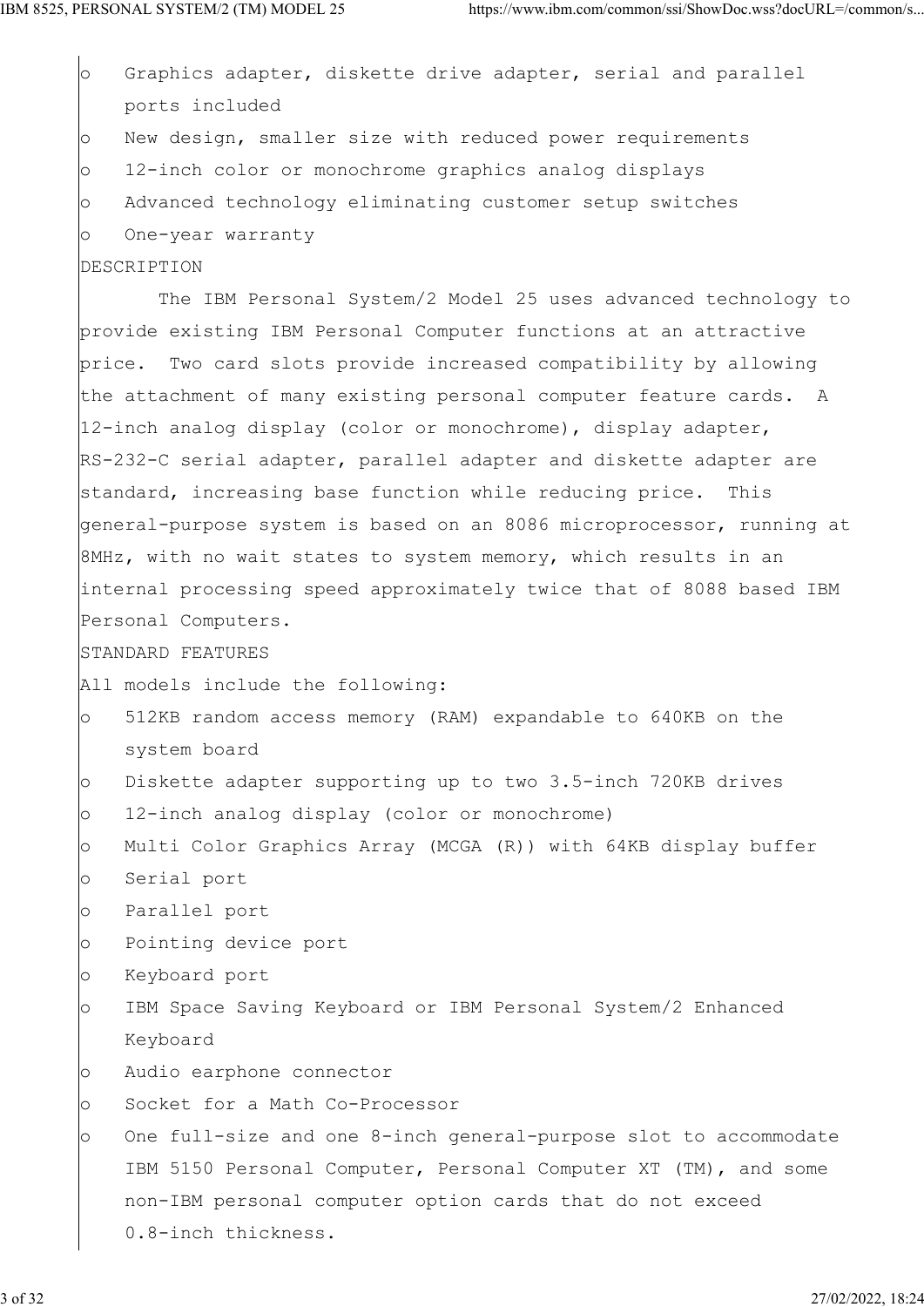|         | (TM) Trademark of the International Business Machines Corporation.   |
|---------|----------------------------------------------------------------------|
|         | (R) Registered trademark of the International Business Machines      |
|         | Corporation.                                                         |
|         | Multi Color Graphics Array (MCGA), the graphics adapter              |
|         | function that has been integrated into the planar, supports all      |
|         | existing Color Graphics Adapter (CGA) modes. In addition to          |
|         | providing existing CGA mode support, four new expanded modes are     |
|         | included in MCGA (640 x 350 line mode not supported):                |
| $\circ$ | 640 by 480 by 2 colors out of 262,144 colors -- all points           |
|         | addressable                                                          |
| $\circ$ | 320 by 200 by 256 colors out of $262,144$ colors $-$ all points      |
|         | addressable                                                          |
| $\circ$ | 40 by 25 by 16 colors out of $262,144$ colors -- text                |
|         | $(8 \times 16 \text{ character box})$                                |
| $\circ$ | 80 by 25 by 16 colors out of 262,144 colors -- text                  |
|         | (8 x 16 character box).                                              |
|         | The integrated MCGA will automatically use up to 64 shades of        |
|         | gray in converting color modes of operations for display on the IBM  |
|         | $8525-001$ and $8525-G01$ (monochrome model). This allows users who  |
|         | prefer a monochrome display to execute color graphics applications.  |
| MODELS  |                                                                      |
| $\circ$ | 8525-001 -- Single element central processing unit with 12-inch      |
|         | monochrome analog display, 512KB RAM, one 3.5-inch 720KB diskette    |
|         | drive, IBM Space Saving Keyboard                                     |
| $\circ$ | 8525-G01 -- Single element central processing unit with 12-inch      |
|         | monochrome analog display, 512KB RAM, one 3.5-inch 720KB diskette    |
|         | drive, IBM Enhanced Keyboard                                         |
| $\circ$ | 8525-004 -- Single element central processing unit with 12-inch      |
|         | color analog display, 512KB RAM, one 3.5-inch 720KB diskette         |
|         | drive, IBM Space Saving Keyboard.                                    |
| $\circ$ | 8525-G04 -- Single element central processing unit with 12-inch      |
|         | color analog display, 512KB RAM, one 3.5-inch 720KB diskette         |
|         | drive, IBM Enhanced Keyboard.                                        |
|         | FEATURES -- IBM 8525                                                 |
|         | The following new features are announced to expand the base function |
|         | of the IBM 8525:                                                     |
|         | IBM PERSONAL SYSTEM/2 MODEL 25 3.5-INCH 720KB DISKETTE DRIVE (#4106) |
|         |                                                                      |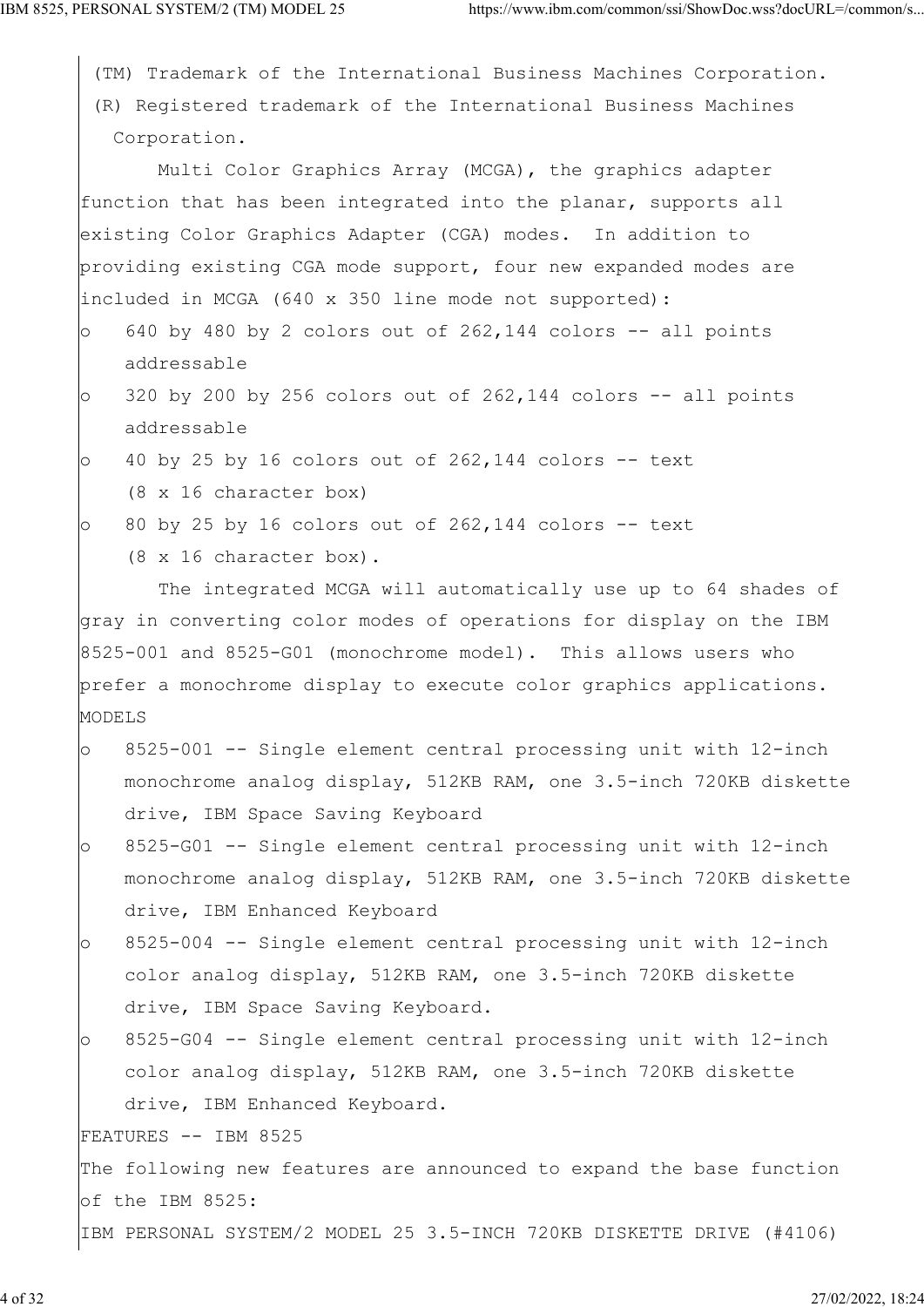```
(78X8956): This feature allows the user to install a second 3.5-inch
720KB diskette drive in the Personal System/2 Model 25 (8525-001,
GO1, 004, and G04).
IBM PERSONAL SYSTEM/2 MODEL 25 SYSTEM BOARD 128KB MEMORY EXPANSION
KIT (#4105) (78X8955): This feature allows the user to install an
additional 128KB of RAM on the system board that increases system
memory from 512KB to 640KB.
ACCESSORY
IBM PERSONAL SYSTEM/2 MODEL 25 CARRYING CASE (#4103) (78X8954): This
accessory has been designed to simplify the relocation of the IBM
8525. The case accommodates diskettes, manuals, line cords, and
keyboard in addition to the 8525 System Unit.
       The physical characteristics are:
o Dimensions: 360mm wide x 400mm high x 410mm deep (14.4 in. x 16
    in. x 16.4 in.)
o Weight: 3.8 lbs.
o Color: Gray
o Fabric: 420 denier nylon oxford, normal density, acrylic coated.
I/O DEVICES SUPPORTED
o Peripherals
       3117 Scanner
       3118 Scanner
       3363-A01 3363 Optical Disk Reader
       3363-B01 3363 Optical Disk Reader
       3852-002 Color Inkjet Printer
        - 4201-001 Proprinter (TM) -- EMC (PRHS)
     - 4201-002 Proprinter
        - 4202 Proprinter XL
        - 4207 Proprinter X24
        - 4208 Proprinter XL24
       4869-001 IBM Personal System/2 5.25-inch
                    External Diskette Drive
       5152 Graphics Printer
        - 5173-001 PC Network Baseband Extender
        - 5178-001 PC Network Translator Unit
        - 5182 Color Printer
     - 5201-001 IBM Quietwriter (R)
```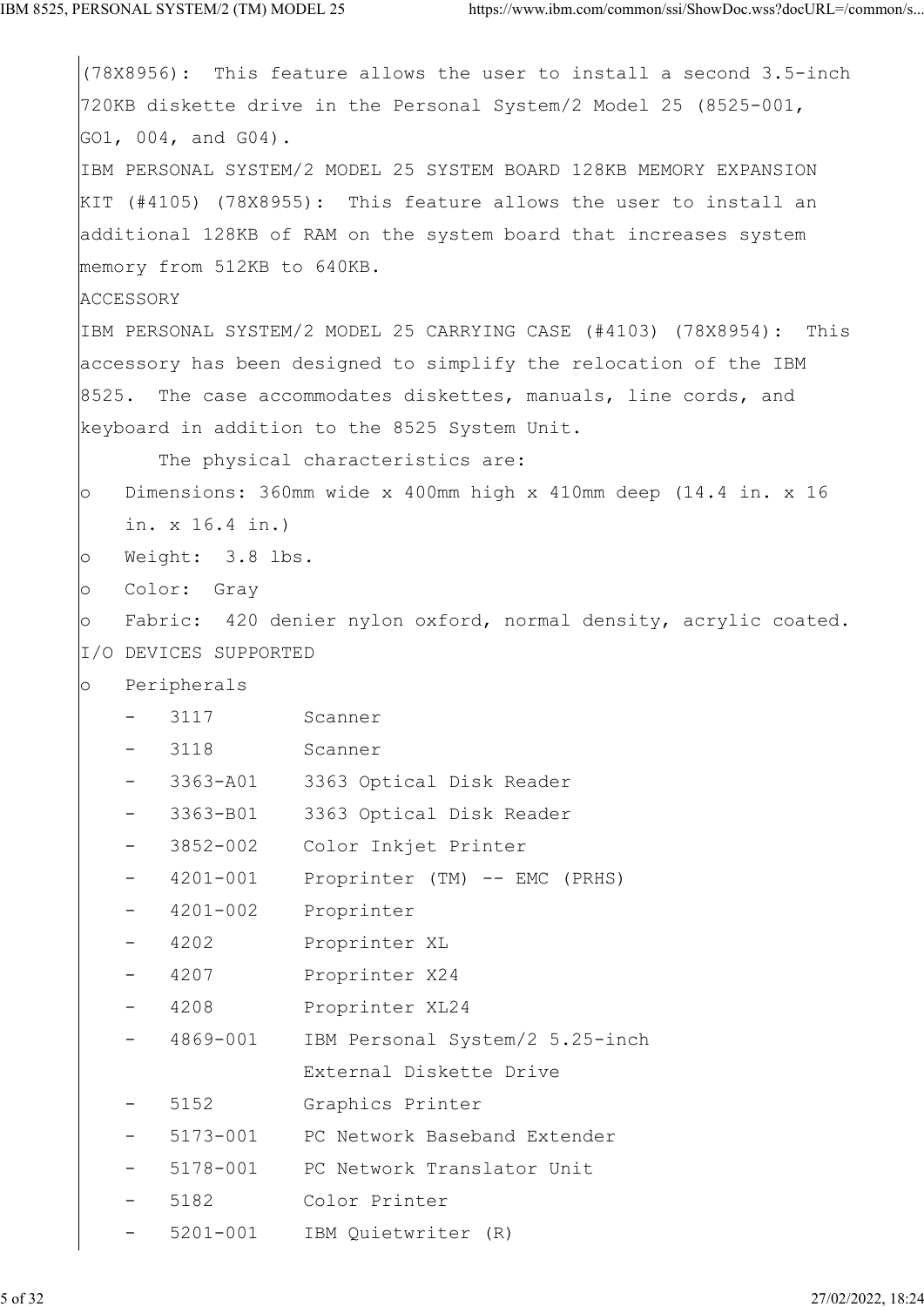|         |                          | 5201-002           |                          | IBM Quietwriter                                                  |
|---------|--------------------------|--------------------|--------------------------|------------------------------------------------------------------|
|         |                          | 5202               |                          | IBM Quietwriter III                                              |
|         | $\overline{\phantom{m}}$ | 5216               |                          | Wheelprinter (parallel interface)                                |
|         |                          | 5223               |                          | Wheelprinter E                                                   |
|         | $\overline{\phantom{m}}$ | 5841               |                          | IBM PC 1200 Baud Modem                                           |
|         |                          |                    |                          | (external)                                                       |
|         |                          | 5842               |                          | IBM PC 2400 Baud Modem                                           |
|         |                          |                    |                          | (external)                                                       |
|         |                          | 6180               |                          | IBM 6180 Color Plotter                                           |
|         | $\overline{\phantom{m}}$ | 6184               |                          | IBM 6184 Color Plotter                                           |
|         |                          | 6186               |                          | IBM 6186 Color Plotter                                           |
|         |                          | 7372               |                          | IBM 7372 Color Plotter                                           |
|         | $\overline{\phantom{m}}$ | 8228-001           |                          | IBM Token-Ring Network                                           |
|         |                          |                    |                          | Multi-Station Access Unit                                        |
|         |                          |                    |                          | 46900-RP244 ROLMphone (R) 244PC (available                       |
|         |                          |                    |                          | only from ROLM (R))                                              |
|         |                          |                    |                          | (TM) Trademark of the International Business Machines            |
|         |                          | Corporation.       |                          |                                                                  |
|         |                          |                    |                          | (R) Registered trademarks of the International Business Machines |
|         |                          | Corporation.       |                          |                                                                  |
| $\circ$ |                          |                    | Features and Accessories |                                                                  |
|         | PART                     |                    | FEATURE                  |                                                                  |
|         | NUMBER                   |                    | NUMBER                   | DESCRIPTION                                                      |
|         |                          | 6450213            | 0213                     | PC Network Adapter (1)                                           |
|         |                          | 6450215<br>6450217 | 0215<br>0217             | Serial/Parallel Adapter (2)                                      |
|         |                          | 6450230            | 0230                     | Serial Adapter Cable                                             |
|         |                          | 6450231            | 0231                     | PC Network Base Expander<br>PC Network Short Distance Kit        |
|         |                          | 6450232            | 0232                     | PC Network Medium Distance Kit                                   |
|         |                          | 6450233            | 0233                     | PC Network Long Distance Kit                                     |
|         |                          | 6450234            | 0234                     | PC Network 25-Foot Cabling                                       |
|         |                          |                    |                          | Segment                                                          |
|         |                          | 6450235            | 0235                     | PC Network 50-Foot Cabling                                       |
|         |                          |                    |                          | Segment                                                          |
|         |                          | 6450236            | 0236                     | PC Network 100-Foot Cabling                                      |
|         |                          |                    |                          | Segment                                                          |
|         |                          | 6450237            | 0237                     | PC Network 200-Foot Cabling                                      |
|         |                          |                    |                          |                                                                  |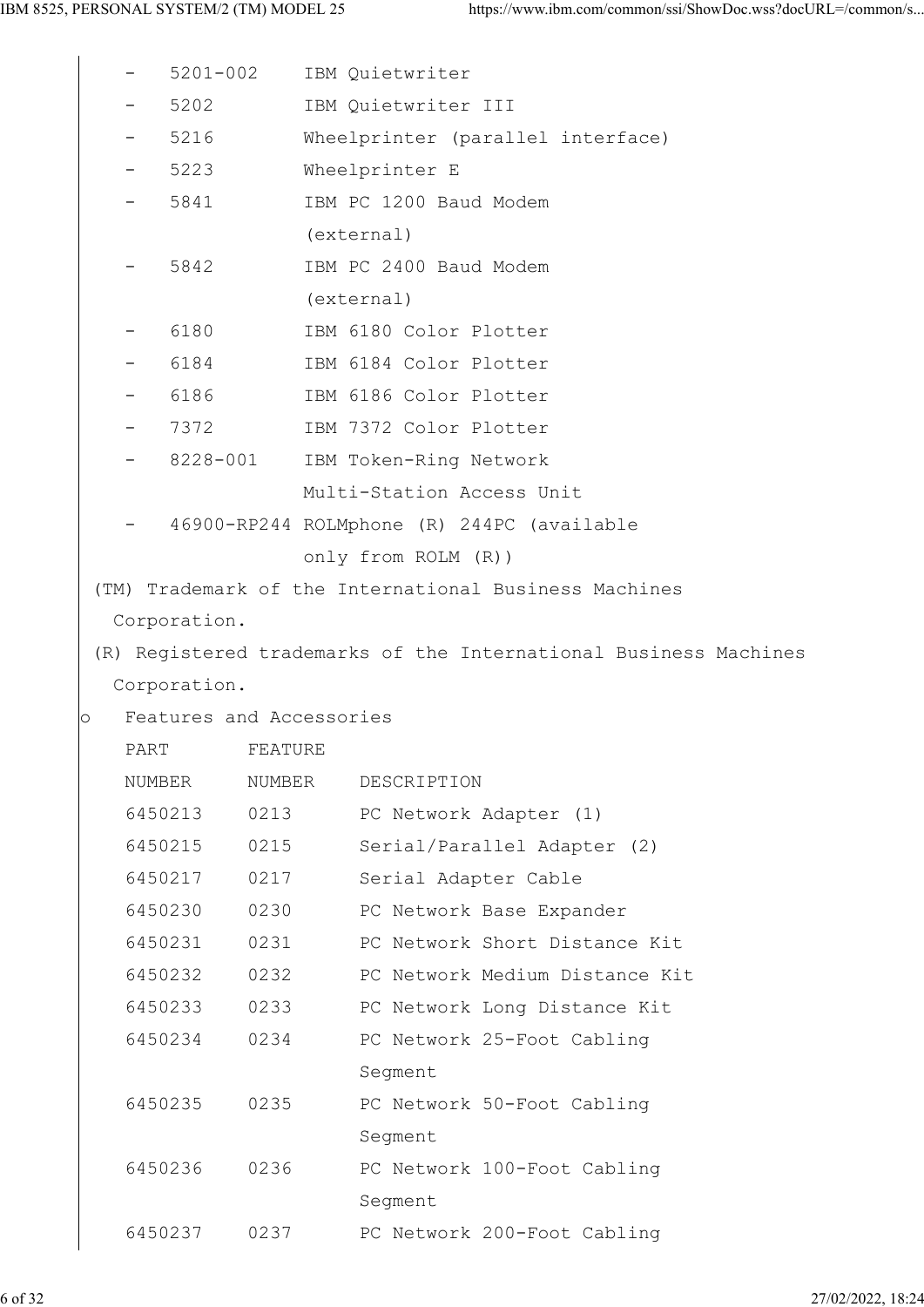|         |      | Segment                                    |
|---------|------|--------------------------------------------|
| 6450242 | 0242 | Serial Adapter Connector                   |
| 1501204 | 1204 | Binary Synchronous                         |
|         |      | Communications (BSC) Adapter (2)           |
| 1501205 | 1205 | SDLC Communications Adapter (2)            |
| 1501220 | 1220 | PC Network Adapter II (2)                  |
| 1501221 | 1221 | PC Network Baseband Adapter (2)            |
| 1501227 | 1227 | IBM Cabling System Personal                |
|         |      | Computer Network Baseband                  |
|         |      | Cable                                      |
| 1501228 | 1228 | IBM Personal Computer Network              |
|         |      |                                            |
|         |      | Baseband General Purpose                   |
|         |      | Cable                                      |
| 1501229 | 1229 | IBM Personal Computer Network              |
|         |      | Baseband Adapter Cable                     |
| 1501300 | 1300 | Game Control Adapter (2)                   |
| 1502067 | 2067 | Communications Adapter Cable               |
| 6403635 | 2877 | Integrated 5250 Display Station            |
|         |      | Emulation Cable Assembly                   |
| 74X8425 | 2911 | Enhanced 5250 Display Station              |
|         |      | Emulation Adapter Kit,                     |
|         |      | Version 2.12 (1) (5)                       |
| 6339098 | 3390 | IBM Token-Ring Network PC                  |
|         |      | Adapter Cable                              |
| 6339100 | 3391 | IBM Token-Ring Network PC                  |
|         |      | Adapter (1)                                |
| 65X2016 | 4920 | High Speed Adapter (HSA) (1)               |
| 65X2017 | 4925 | 3117 Scanner Adapter (1)                   |
| 1501217 | 5001 | IBM Personal System/2 8087                 |
|         |      | Math Co-Processor                          |
| 1501216 | 5002 | Personal System/2 Speech                   |
|         |      | Adapter $(1)$ $(4)$                        |
| 1501224 | 5003 | Personal System/2 Data                     |
|         |      | Migration Facility                         |
| 8575427 | 5050 | 3278/3279 Emulation Adapter (2) (4)<br>(6) |
| 67X0438 | 5063 | IBM Token-Ring Network PC                  |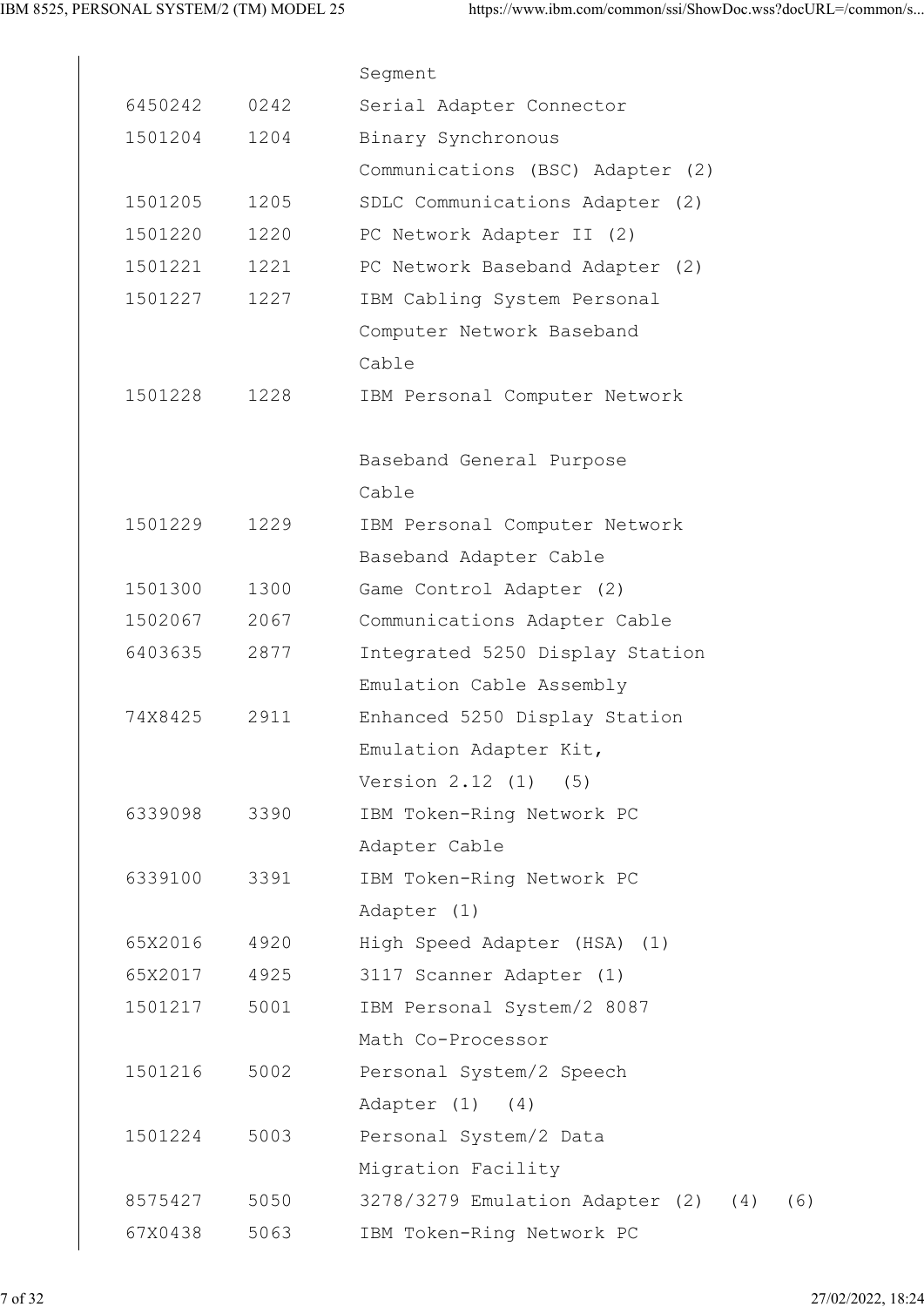|       |                     |                              | Adapter II (1)                                    |                                                                    |         |
|-------|---------------------|------------------------------|---------------------------------------------------|--------------------------------------------------------------------|---------|
|       | 81X8630             | 6011                         | IBM PC Music Feature (1)                          |                                                                    |         |
|       | 6236069             | 6069                         |                                                   | IBM 4700 Finance Communication                                     |         |
|       |                     |                              | System Security Option (2)                        |                                                                    |         |
|       | PART                | FEATURE                      |                                                   |                                                                    |         |
|       | NUMBER              | NUMBER                       | DESCRIPTION                                       |                                                                    |         |
|       | 6450244             | 8750                         |                                                   | IBM Personal System/2 5.25-inch                                    |         |
|       |                     |                              |                                                   | External Diskette Drive Adapter (2) (3)                            |         |
|       | 6450350             | 8770                         | IBM Personal System/2 Mouse                       |                                                                    |         |
|       | 74X7840             | 9610                         |                                                   | Enhanced 5250 Display Station                                      |         |
|       |                     |                              | Emulation Space Saving                            |                                                                    |         |
|       |                     |                              | Keyboard Addendum                                 |                                                                    |         |
|       | 6404107             |                              | IBM 3.5-inch Diskettes                            |                                                                    |         |
|       |                     | (1) Requires full-size slot. |                                                   |                                                                    |         |
|       |                     | (2) Accepted in 8-inch slot. |                                                   |                                                                    |         |
|       |                     |                              |                                                   | (3) Installation Guide and User's Guide must be ordered            |         |
|       |                     |                              |                                                   | separately (IBM Personal System/2 Model 25 5.25-inch               |         |
|       |                     |                              |                                                   | External Diskette Drive Adapter Installation Instructions          |         |
|       | $(S68G-2301)$ .     |                              |                                                   |                                                                    |         |
|       |                     |                              |                                                   | (4) The Speech Adapter (#5002) (1501216) and the 3278/3279         |         |
|       |                     |                              |                                                   | Emulation Adapter (#5050) (8575427) cannot be installed            |         |
|       |                     | in the same system unit.     |                                                   |                                                                    |         |
|       |                     |                              |                                                   | (5) Requires the Enhanced 5250 Display Station Emulation           |         |
|       |                     |                              | Space Saving Keyboard Addendum (#9610) (74X7840). |                                                                    |         |
|       |                     |                              |                                                   | (6) The new 3278/79 Emulation Adapter part number is required      |         |
|       |                     |                              |                                                   | for Personal System/2 Model 25. This new part number provides      |         |
|       |                     |                              |                                                   | modified diagnostics for use with the Model 25 and will be         |         |
|       |                     | available September 1987.    |                                                   |                                                                    |         |
|       | PUBLICATIONS        |                              |                                                   |                                                                    |         |
|       |                     |                              |                                                   | The following publication is shipped with the product:             |         |
|       |                     |                              |                                                   | ORDER                                                              | PART    |
| TITLE |                     |                              |                                                   | NUMBER                                                             | NUMBER  |
|       | Guide to Operations |                              |                                                   | S75X-1051                                                          | 75X1051 |
|       |                     |                              |                                                   | The following publications are available and can be obtained       |         |
|       |                     |                              |                                                   | by contacting an Authorized IBM Personal Computer Dealer or an IBM |         |
|       |                     |                              |                                                   | marketing representative. They may also be obtained through the    |         |

Technical Directory, a copy of which is included with the Guide to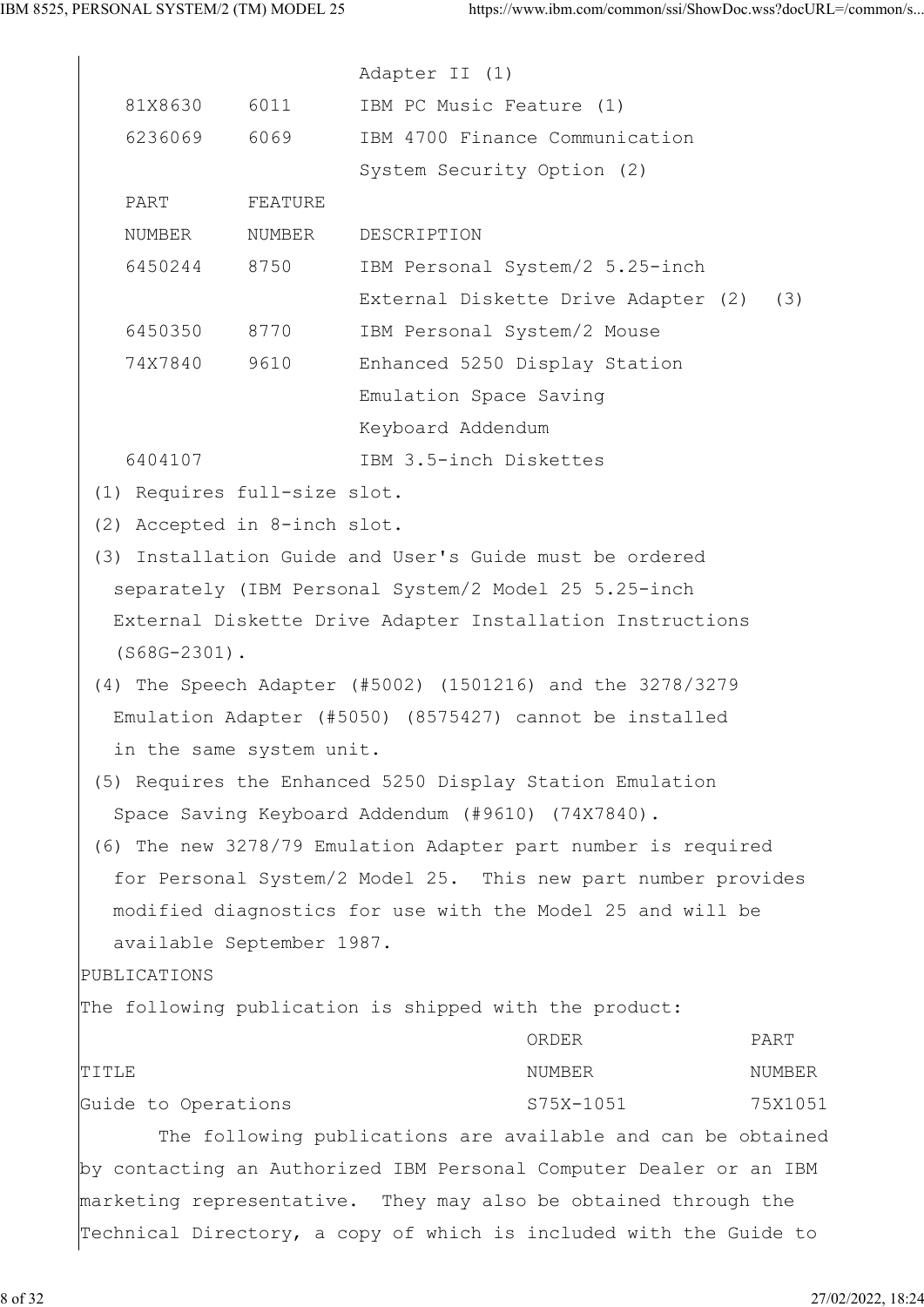Operations. Refer to the Directory for details. ORDER PART TITLE TITLE SERVICES AND STRUCK AND ARREST MUMBER THAT IS NUMBER Guide to Operations and S75X-1051 75X1051 Hardware Maintenance Service Supplement SA23-1201 75X1054 Technical Reference Manual SA23-1202 75X1055 Hardware Maintenance Reference Supplement SA23-1200 75X1059 3.5-Inch 720KB/1.44MB Diskette Drive Technical Reference Manual 368X-2225 68X2225 \* Hardware Maintenance Binder S01F-0200 01F0200 \* Refer to Product Announcement 187-048, dated April 2, 1987. EDUCATION SUPPORT No education is planned for this product. SCHEDULE Planned Availability Date: 8525 Models 001 and 004: August 4, 1987 8525 Models G01 and G04: October 30, 1987 TECHNICAL INFORMATION SPECIFIED OPERATING ENVIRONMENT PHYSICAL SPECIFICATIONS: o Physical dimensions - Viewing area: 207mm by 155mm (8.15 in. by 6.1 in.) - Height: (top-to-bottom) 382mm (15 in.) - Width: (side-to-side) 320mm (12.6 in.) Width: (footprint) 240mm (9.5 in.) Depth: (front-to-back) 375mm (14.7 in.) o Weight - 8525-001/G01: 14.1kg (31 lbs) - 8525-004/G04: 16.3kg (36 lbs) o Space Saving Keyboard - Dimensions: 407mm by 190 mm (16 in. by 7.5 in.) Weight: 1.9kg (4.2 lbs) o Enhanced Keyboard: - Dimensions: 493mm by 210mm (19.4 in. by 8.3 in.)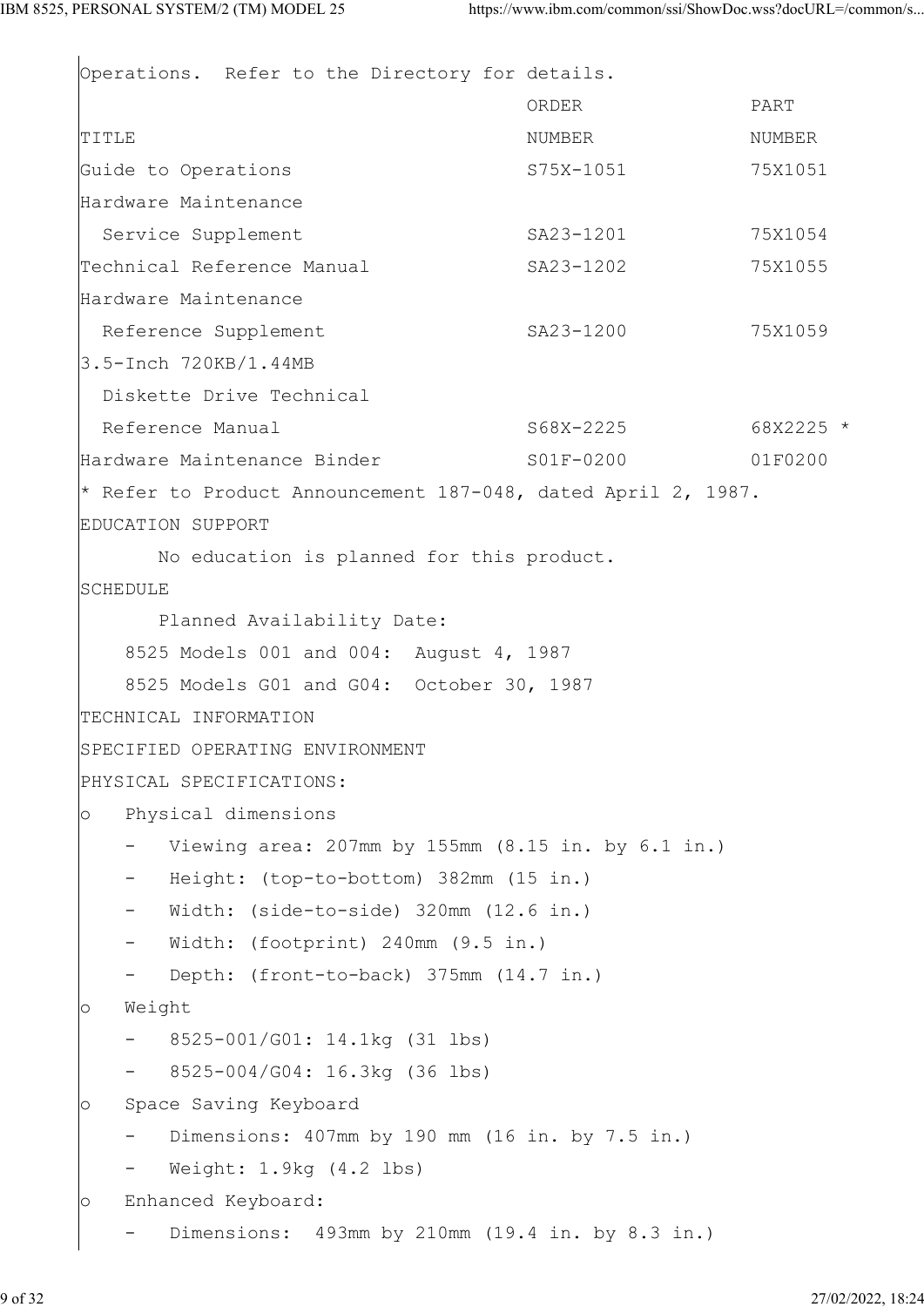Weight: 2.3kg (5 lbs) o Color -- pearl white o Environmental THA class B, 15.6 to  $32.2$  (degs)C (60 to 90 (degs)F) operating, 8 to 80% humidity, altitude 0 to 2133 m (0 to 7000 ft) - FCC, class B Safety standards  $--$  UL 478, CSA 154, IEC 380, and IEC 435 Fragility, 36 inch drop in shipping container o Acoustic Idle at one meter: 43dB average, 45dB maximum Operating at one meter: 44dB average, 46dB maximum Operating at operator position: 48dB average, 51dB maximum o Universal power supply 90-137 VAC or 180-259 VAC (controlled by switch on back) - 50HZ to 60HZ Detachable line cord o Security features System bolt down capability MACHINE REQUIREMENTS: The minimum configurations are 8525-001 (monochrome analog display) or 8525-004 (color analog display) that come standard with 512KB RAM, one 3.5-inch 720KB diskette drive, an IBM Space Saving Keyboard and a 12-inch analog display. The 8525-G01 (monochrome analog display) and 8525-G04 (color analog display) come standard with 512KB RAM, one 3.5-inch 720KB diskette drive, an IBM Enhanced Keyboard, and a 12-inch analog display. PROGRAMMING REQUIREMENTS: IBM DOS Version 3.30 is required. COMPATIBILITY: The IBM Personal System/2 Model 25 is compatible with the 8088 based IBM 5150 Personal Computer and Personal Computer XT at the BIOS level and at most hardware interfaces. Most existing personal computer software and non-timing dependent options work in all models. Due to the high level of integration of the Model 25, options such as Personal Computer or Personal Computer XT memory upgrades, and graphic adapters are not supported. The integrated Multi Color Graphics Adapter (MCGA) does not support MODE 7, MODE MONO, the mode that supports the 5151 Monochrome Display. Specific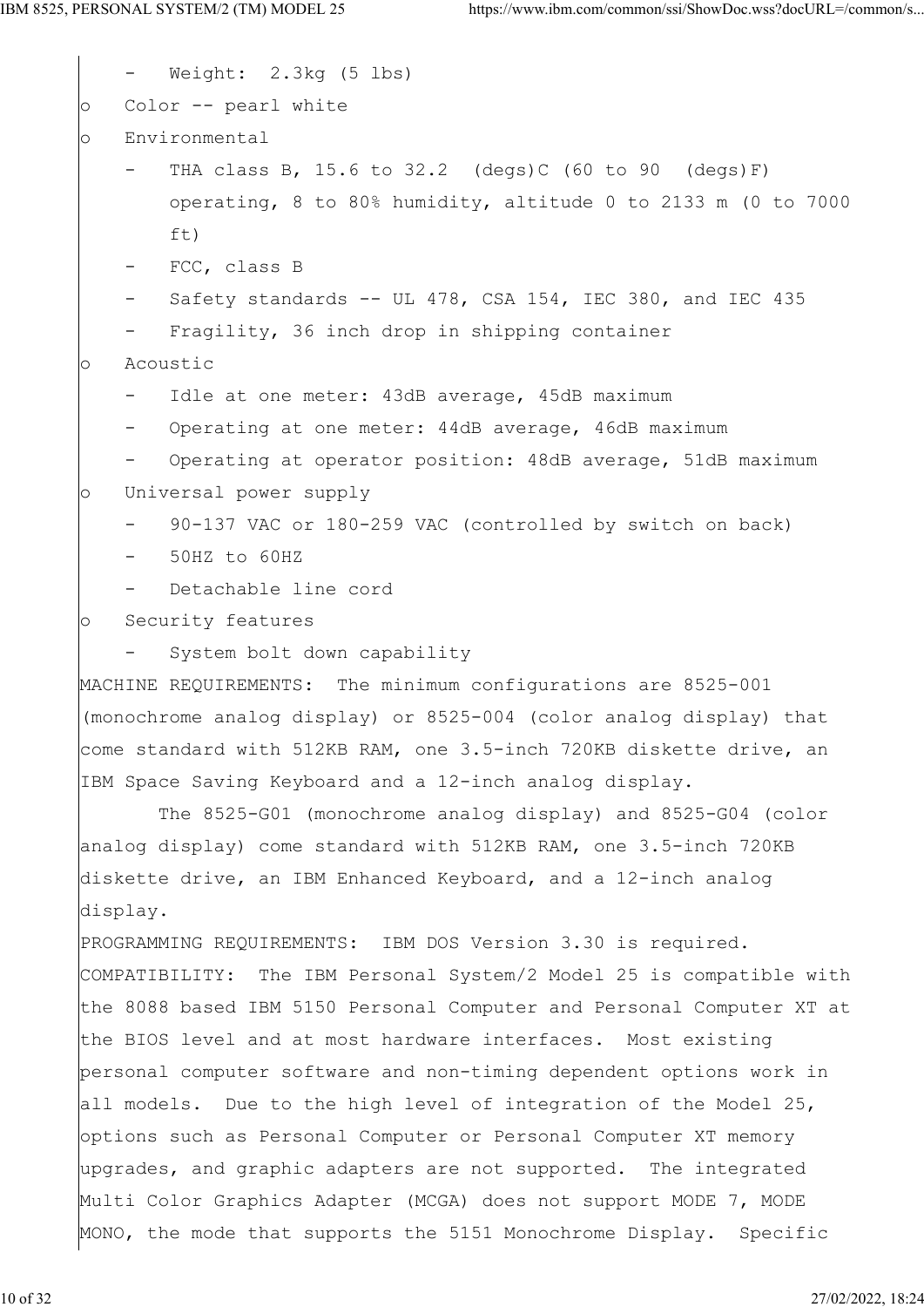software supported in the IBM Personal System/2 environment is listed in the attachment section at the end of this letter. LIMITATIONS: The IBM Personal System/2 Model 25 does not support digital display devices. IBM Personal Computer and Personal Computer XT option cards that exceed 0.8-inch thickness are not supported. PLANNING INFORMATION

CUSTOMER RESPONSIBILITIES: The IBM 8525 is designated as customer setup (CSU). Setup instructions are included with the system unit or features. CSU allowance is one day.

CABLE ORDERS: There are no cabling requirements other than for system power. Instructions are provided as part of initial system setup.

INSTALLABILITY: Using the setup instructions, the user attaches the keyboard, verifies the power range setting, plugs in the line cord and inserts the Starter Diskette. Power is then turned on and the user follows the instructions of the Starter Diskette to complete the setup. To simplify setup, there are no system setup switches. PROBLEM DETERMINATION: If a failure is found during the Power-On Self Test (POST), an error code appears on the screen. If the test is successfully completed, the system attempts to load an operating

system from the A drive. If an operating system is not found, the user is prompted, via an icon, to insert a diskette. A final default is provided through use of a ROM loaded BASIC interpreter as more fully explained in the Guide to Operations (GTO).

 The trouble-shooting procedures consist of a power-on self-test, diagnostic tests, and easy-to-follow trouble-shooting charts designed to assist the customer in isolating a defective machine or machine element. The failing machine or machine element can then be repaired or exchanged under existing warranty provisions. PACKAGING: The IBM 8525 (8525-001, G01, 004, or G04) is packaged in two non-language sensitive cartons:

- o Keyboard carton (1393279 or 1393490)
	- Keyboard
	- Keyboard cable
- o System unit carton (8525-001, 004, G01, or G04)
	- System unit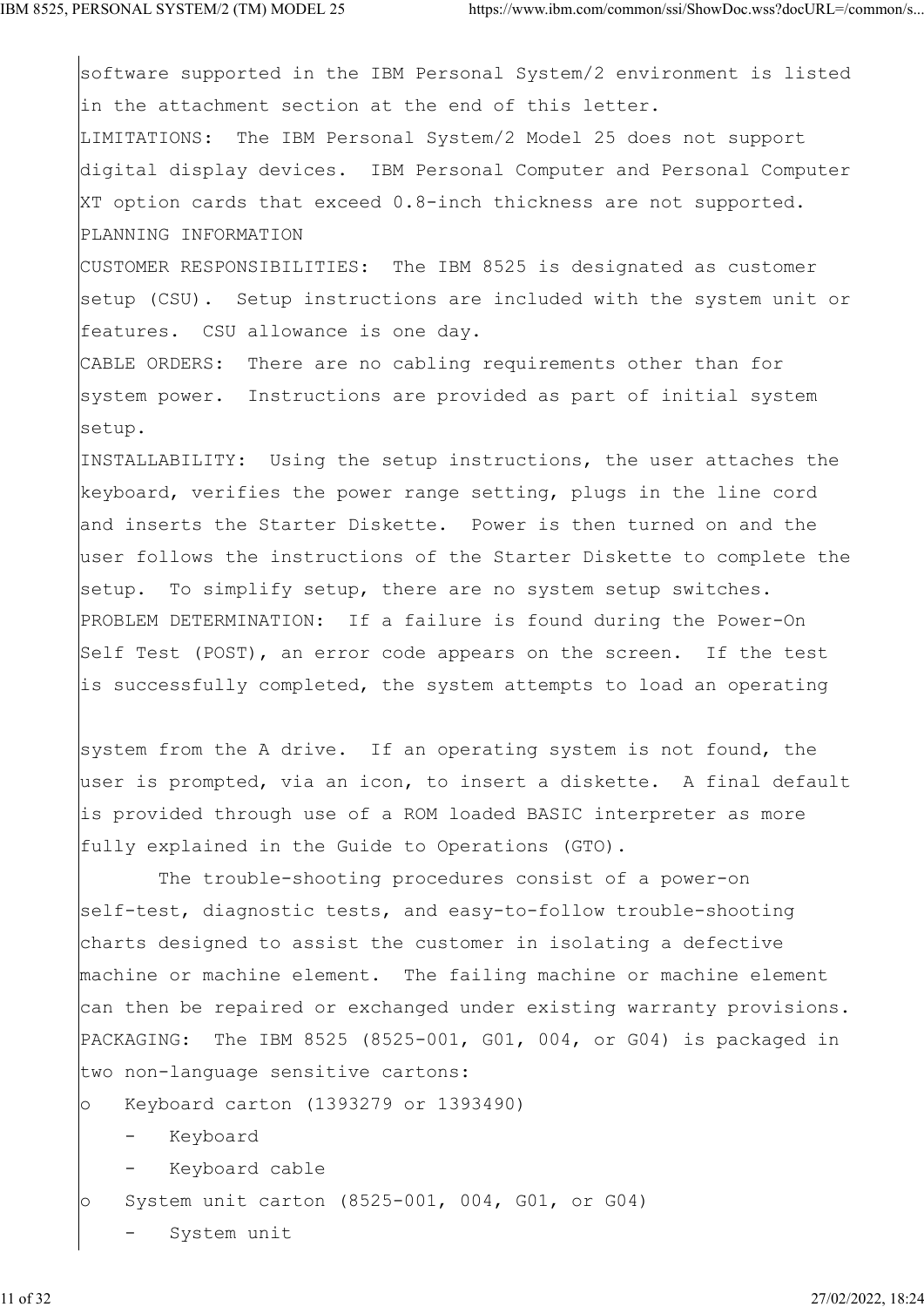- System unit power cable

Guide to Operations, Setup Sheet with descriptive pictures, and Starter Diskette.

ACCESSORIES AND/OR SUPPLIES: The following supply item is available for the IBM Personal System/2 Model 25. For availability and pricing information, call IBM Direct at 800-426-2468.

PART NUMBER DESCRIPTION 6404107 3.5-inch, 1.0MB Diskette (10-Pack) NOTE: The 2.0MB diskette (6404078) is not supported. SECURITY, AUDITABILITY, AND CONTROL

 The IBM 8525 security, auditability and control features include a bolt-down feature that allows the user to physically secure the system unit to a table or desk. Three holes are provided in the system unit. Using the center hole only allows the user to rotate and tilt the system unit. If the two outside holes are used, the system unit will tilt, but will not rotate.

 User management is responsible for evaluation, selection, and implementation of security features, administrative procedures, and appropriate controls in application systems and communications facilities.

TERMS AND CONDITIONS

VOLUME PURCHASE DISCOUNT: Volume purchasing is available under the Volume Procurement Amendment (VPA) to Agreement for Purchase of IBM Machines.

The IBM 8525 is included in Category A, Discount Group 1, of the Workstations and Related I/O VPA Exhibit (WKSN-4) and in Category A of the IBM Personal Computers/System VPA for Qualified Educational Institutions/Hospitals Exhibit (PCED-3).

 Customers with an existing IBM Workstations and Related I/O VPA Exhibit (WKSN) or IBM Personal Computers/System VPA for Qualified Educational Institutions/Hospitals Exhibit (PCED) in effect with a commitment in Category A may order the IBM 8525 either as additional quantities to, or as direct substitutes for the other machines listed in Category A, subject to availability.

 In addition, to facilitate the acquisition of the new IBM 8525 while VPA customers are making a transition to the newly announced VPA and Exhibits, VPA customers with a commitment in Category A of an

12 of 32 27/02/2022, 18:24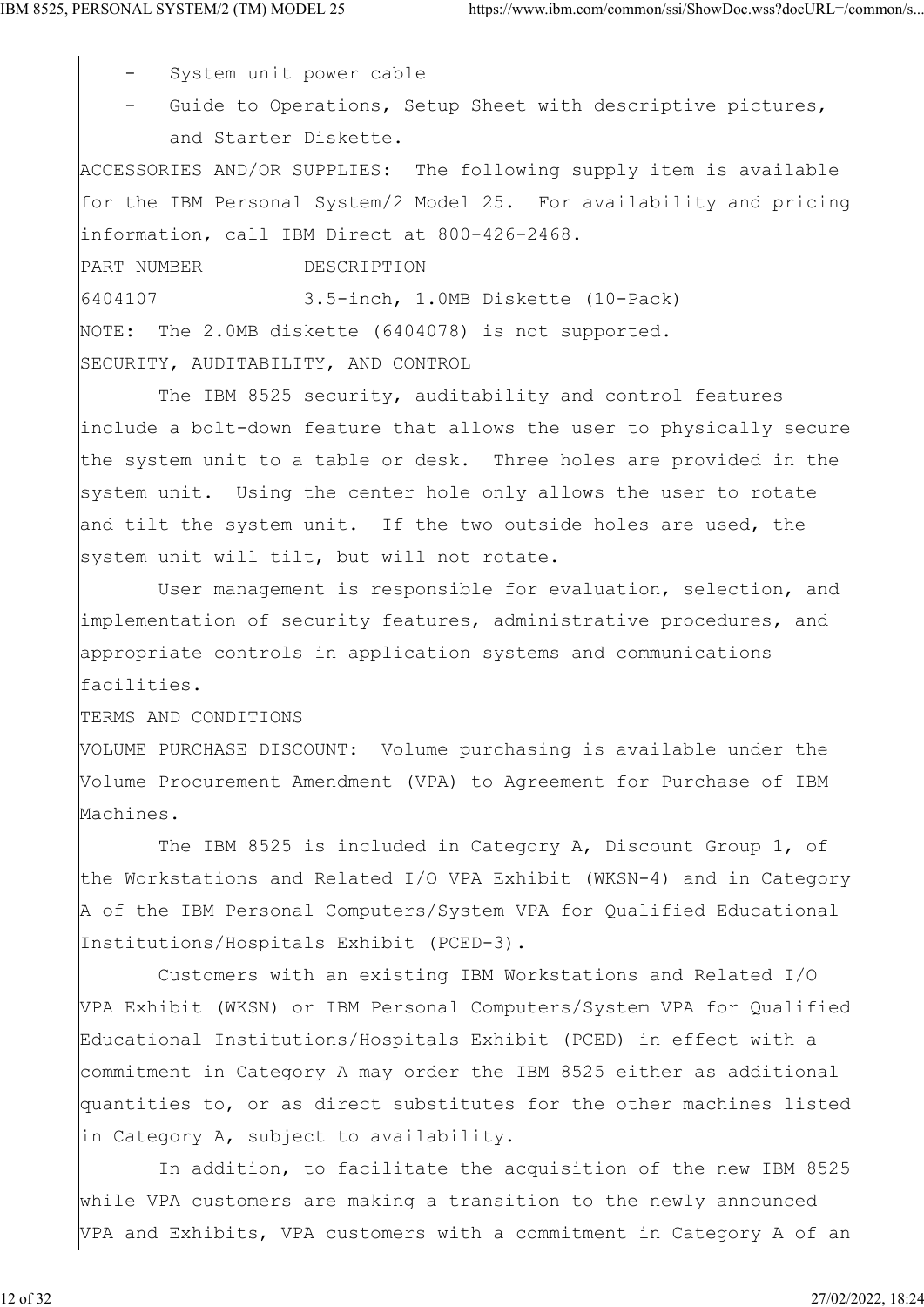existing IBM Workstations VPA Exhibit (32WS) or the IBM Personal Computer VPA Exhibit for Qualified Educational Institutions/Hospitals (515E) may have IBM 8525s that are shipped during the contract period and before October 30, 1987, included under the customer's existing VPA. IBM 8525s purchased under the existing VPA will count toward the new volume commitment under the new VPA when the transition is made. IBM 8525s shipped after October 30, 1987, must be under the new VPA and Exhibit to qualify for any VPA discount. EPC/EOC OFFERING: The IBM 8525 and its features are available through the Education Product Coordinator/Education Order Center (EPC/EOC) offering. Students, faculty, and staff of higher educational institutions and faculty and staff of kindergarten through 12th grade will receive the VPA or special bid discount to which the customer's institution is entitled. Schools with an IBM EPC Agreement for the delivery of student, faculty or staff machines will be eligible for EPC delivery fees. IBM CREDIT CORPORATION FINANCING: Term leases and installment payment plans for commercial and state and local government customers are available. CUSTOMER FULFILLMENT OPTION (CFO) APPLIES: Yes ELIGIBLE MACHINE UNDER ALTERNATIVE CERTIFICATION FOR IBM MACHINES: No and the set of the set of the set of the set of the set of the set of the set of the set of the set of the s WARRANTY PERIOD: One year WARRANTY: Customer Carry-In Repair (CCR) WARRANTY OPTIONS: IBM On-site Repair (IOR) IBM MAINTENANCE AGREEMENT: IBM On-site Repair (IOR) MACHINE GROUP: A IBM HOURLY SERVICE RATE CLASSIFICATION: 1 Service may be obtained by calling the IBM Service/Exchange Communications Center at 800-428-2569. IBM Hourly Service is available at the applicable rate and terms including the Element Exchange price, if applicable. VOLUME MAINTENANCE AMENDMENT (VMA): The IBM 8525 is an eligible machine and a qualifying machine under the Volume Maintenance Amendment to IBM Maintenance Agreement. CORPORATE SERVICE AGREEMENT: Yes CORPORATE SERVICE AMENDMENT: The IBM 8525 is an eligible machine for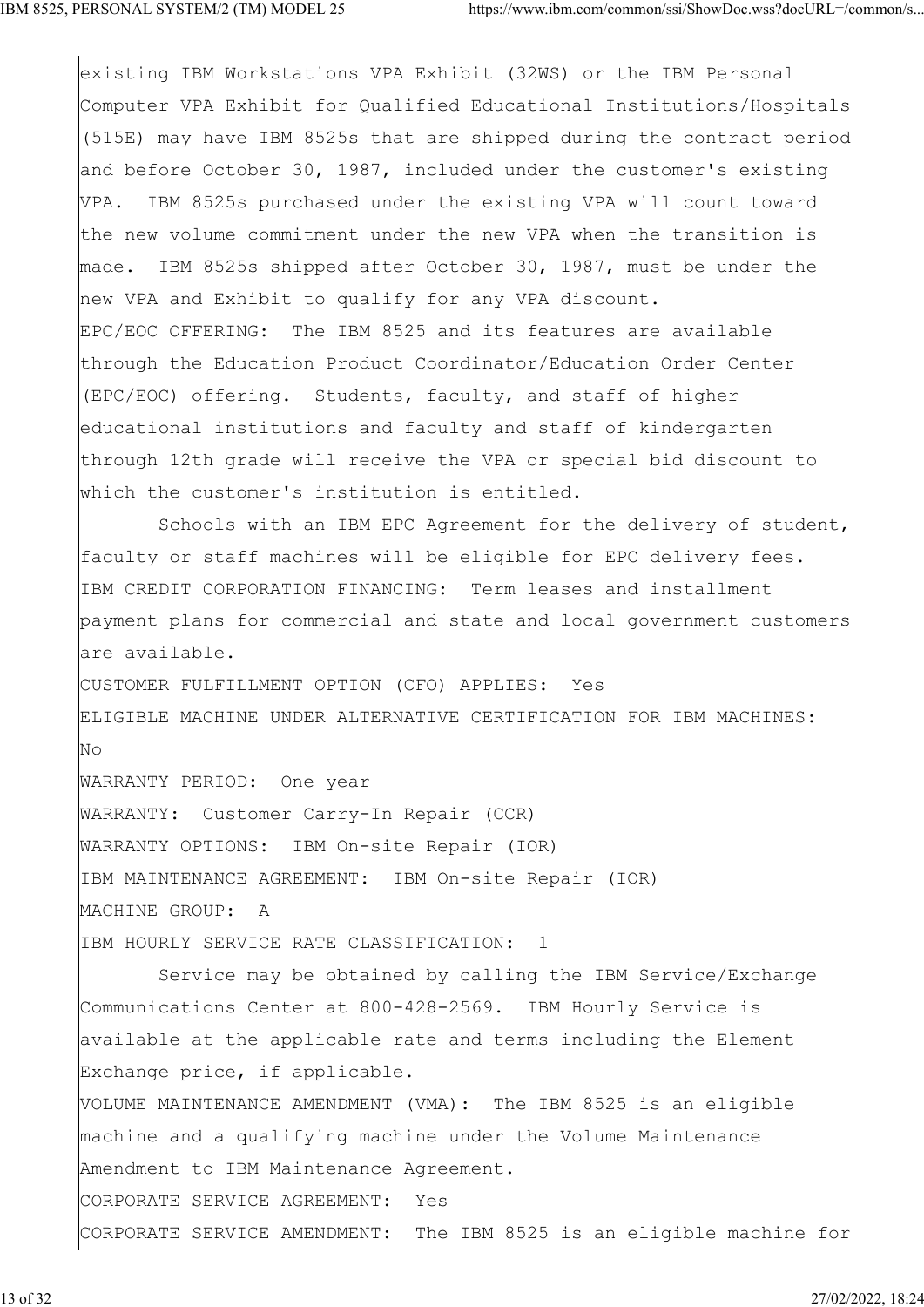|                                  |      | the Corporate Service Amendment to the IBM Maintenance Agreement. |         |                                                                      |  |
|----------------------------------|------|-------------------------------------------------------------------|---------|----------------------------------------------------------------------|--|
|                                  |      | DISCOUNT PERCENT                                                  |         |                                                                      |  |
|                                  | ONE  | THREE                                                             |         | FIVE                                                                 |  |
| OPTION                           | YEAR | YEARS                                                             |         | YEARS                                                                |  |
| Network                          | 15%  | 25%                                                               |         | 30%                                                                  |  |
|                                  |      | PRODUCT AVAILABILITY STATUS: New product available.               |         |                                                                      |  |
|                                  |      | CUSTOMER SETUP: Yes, CSU allowance is one day. IBM setup is       |         |                                                                      |  |
|                                  |      | available at the applicable IBM Hourly Service rate and terms.    |         |                                                                      |  |
| PRE-INSTALLATION TEST ALLOWANCE: |      | None                                                              |         |                                                                      |  |
| ON-SITE ALLOWANCE: None          |      |                                                                   |         |                                                                      |  |
|                                  |      |                                                                   |         | EDUCATIONAL ALLOWANCE: A 20% educational allowance is available to   |  |
|                                  |      |                                                                   |         | qualifying institutions in accordance with the Educational Allowance |  |
|                                  |      |                                                                   |         | Amendment. The educational allowance may not be added to any other   |  |
| discount or allowance.           |      |                                                                   |         |                                                                      |  |
| <b>CHARGES</b>                   |      |                                                                   |         |                                                                      |  |
|                                  |      |                                                                   | MODEL/  |                                                                      |  |
|                                  |      | MACHINE                                                           | FEATURE | PURCHASE                                                             |  |
| DESCRIPTION                      |      | TYPE                                                              | NUMBER  | PRICE                                                                |  |
| Processor                        |      |                                                                   |         |                                                                      |  |
| (Monochrome)                     |      |                                                                   |         |                                                                      |  |
| with Space                       |      |                                                                   |         |                                                                      |  |
| Saving Keyboard                  |      | 8525                                                              | 001     | \$1,350                                                              |  |
| Processor                        |      |                                                                   |         |                                                                      |  |
| (Monochrome)                     |      |                                                                   |         |                                                                      |  |
| with Enhanced                    |      |                                                                   |         |                                                                      |  |
| Keyboard                         |      | 8525                                                              | G01     | 1,395                                                                |  |
| Processor                        |      |                                                                   |         |                                                                      |  |
| (Color) with                     |      |                                                                   |         |                                                                      |  |
| Space Saving                     |      |                                                                   |         |                                                                      |  |
| Keyboard                         |      | 8525                                                              | 004     | 1,695                                                                |  |
| Processor                        |      |                                                                   |         |                                                                      |  |
| (Color) with                     |      |                                                                   |         |                                                                      |  |
| Enhanced                         |      |                                                                   |         |                                                                      |  |
| Keyboard                         |      | 8525                                                              | G04     | 1,740                                                                |  |
| FEATURES                         |      |                                                                   |         |                                                                      |  |
|                                  |      |                                                                   | FEATURE | PURCHASE                                                             |  |
| DESCRIPTION                      |      |                                                                   | NUMBER  | PRICE                                                                |  |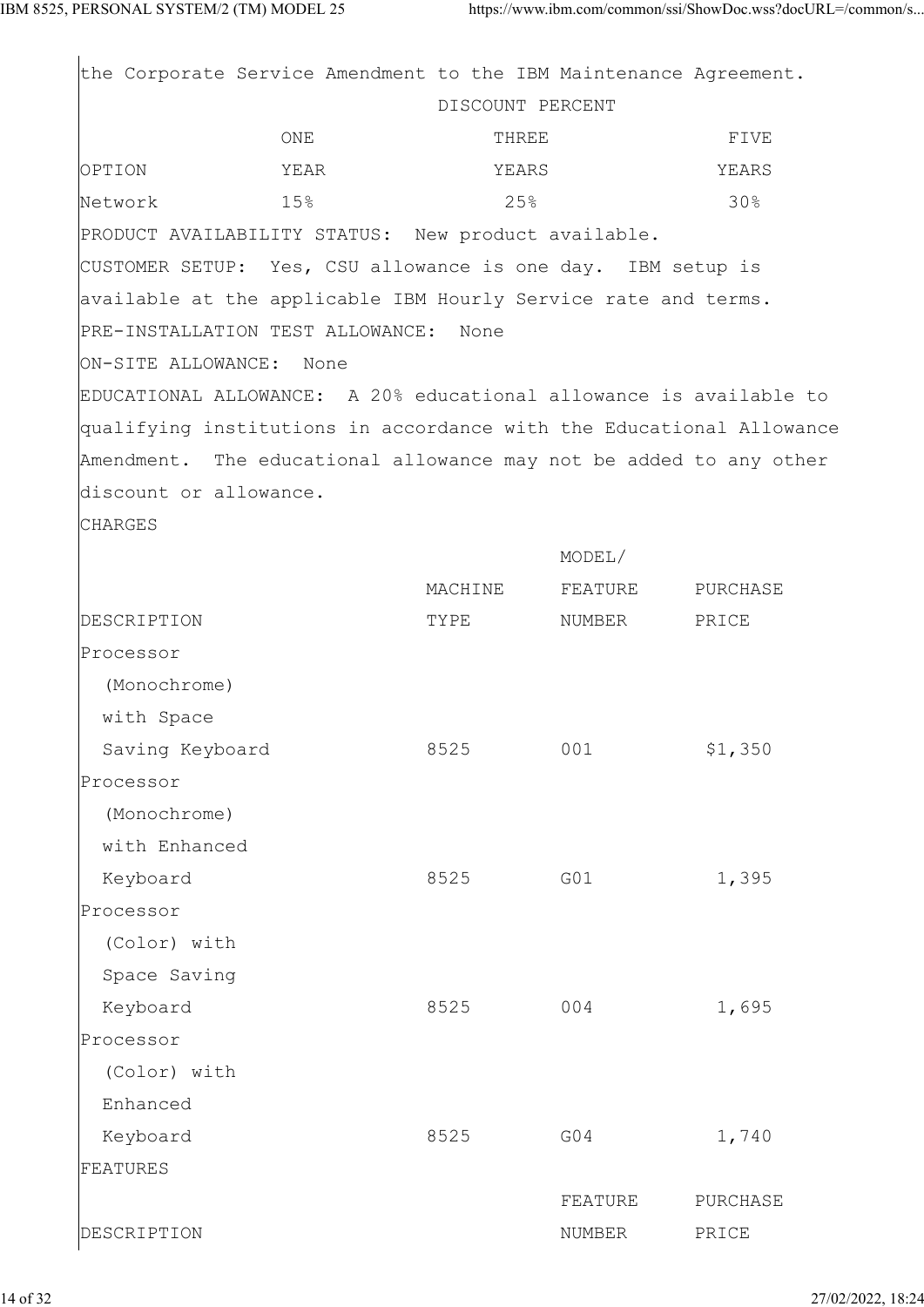| 3.5-inch 720KB Diskette |                                       |         |          |  |
|-------------------------|---------------------------------------|---------|----------|--|
| Drive                   |                                       | 4106    | \$170    |  |
| 128KB Memory            |                                       |         |          |  |
| Expansion Kit           |                                       | 4105    | 49       |  |
| <b>ACCESSORIES</b>      |                                       |         |          |  |
|                         |                                       | FEATURE | PURCHASE |  |
| DESCRIPTION             |                                       | NUMBER  | PRICE    |  |
| Personal System/2       |                                       |         |          |  |
| Model 25                |                                       |         |          |  |
| Carrying Case           |                                       | 4103    | \$69     |  |
| MAINTENANCE CHARGES     |                                       |         |          |  |
|                         | ANNUAL                                |         | MINIMUM  |  |
|                         | MINIMUM                               |         | WARRANTY |  |
|                         | MAINTENANCE                           |         | OPTION   |  |
|                         | CHARGES                               |         | CHARGES  |  |
| PRODUCT                 | IOR                                   |         | IOR      |  |
| 8525-001                | \$80                                  |         | \$25     |  |
| 8525-G01                | 80                                    |         | 25       |  |
| 8525-004                | 90                                    |         | 25       |  |
| 8525-G04                | 90                                    |         | 25       |  |
| PUBLICATIONS            |                                       |         |          |  |
|                         |                                       |         | PURCHASE |  |
| NUMBER                  | DESCRIPTION                           |         | PRICE    |  |
| $S75X - 1051$           | Guide to Operations                   |         | \$24.00  |  |
| SA23-1201               | Hardware Maintenance                  |         |          |  |
|                         | Service Supplement                    |         | 33.00    |  |
| SA23-1202               | Technical Reference Manual            |         | 28.75    |  |
| SA23-1200               | Hardware Maintenance                  |         |          |  |
|                         | Reference Supplement                  |         | 9.00     |  |
|                         |                                       |         |          |  |
|                         | S01F-0200 Hardware Maintenance Binder |         | 17.00    |  |
| EPC DELIVERY FEE        |                                       |         |          |  |
| PRODUCT                 | FEE                                   |         |          |  |
| 8525-001                | \$28                                  |         |          |  |
| 8525-G01                | 29                                    |         |          |  |
| 8525-004                | 37                                    |         |          |  |
| 8525-G04                | 38                                    |         |          |  |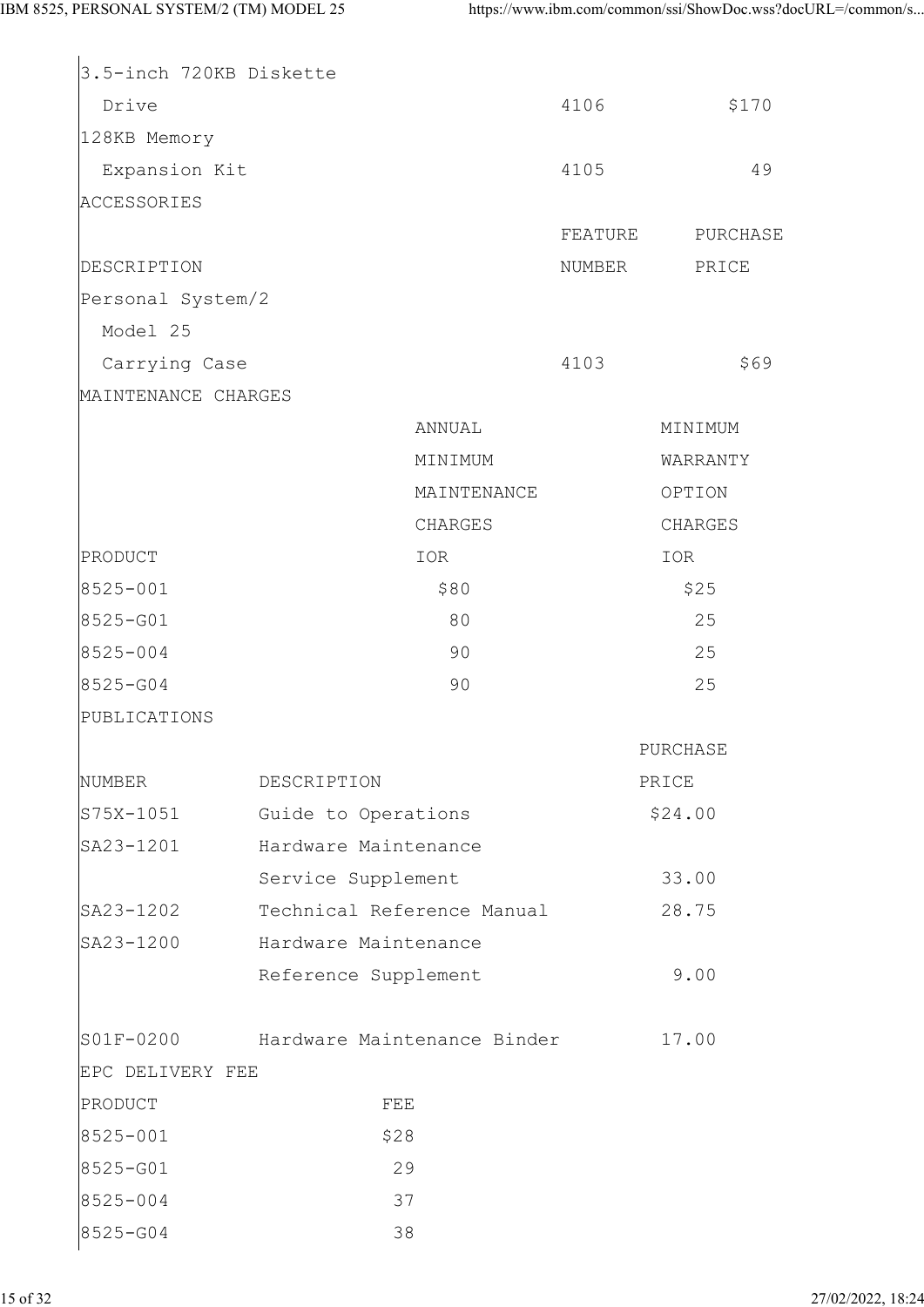COMPUTERS/SYSTEM REVISED

---NOTICE TO CUSTOMERS---NOTICE TO CUSTOMERS--- August 4, 1987 VOLUME PROCUREMENT AMENDMENT EXHIBITS FOR IBM PERSONAL

 Today, IBM announces modifications to the Exhibits used with the Volume Procurement Amendment (VPA) for IBM Workstations and Related I/O and IBM Personal Computers/System VPA for Qualified Educational Institutions/Hospitals. The attached VPA Exhibit (WKSN-4 or PCED-3) automatically supersedes your present VPA Exhibit. You should refer to this Exhibit when placing orders for the IBM 8525 or other IBM Personal Computer products.

 Revisions to these Exhibits involve the addition of the IBM 8525 in Category A, Discount Group 1, of the IBM Workstations and Related I/O VPA Exhibit (WKSN-4) and in Category A of the IBM Personal Computers/System VPA Exhibit for Qualified Educational Institutions/Hospitals (PCED-3).

 Customers with an existing IBM Workstations and Related I/O VPA Exhibit (WKSN) or IBM Personal Computers/System VPA for Qualified Educational Institutions/Hospitals Exhibit (PCED) in effect with a commitment in Category A may order the IBM 8525 either as additional quantities to, or as direct substitutes for the other machines listed in Category A, subject to availability.

 In addition, to facilitate the acquisition of the new IBM 8525 while VPA customers are making a transition to the newly announced VPA and Exhibits, VPA customers with a commitment in Category A of an existing IBM Workstations VPA Exhibit (32WS) or the IBM Personal Computer VPA Exhibit for Qualified Educational Institutions/Hospitals (515E) may have IBM 8525s that are shipped during the contract period and before October 30, 1987, included under the customer's existing VPA. IBM 8525s purchased under the existing VPA will count toward the new volume commitment under the new VPA when the transition is made. IBM 8525s shipped after October 30, 1987, must be under the new VPA and Exhibit to qualify for any VPA discount.

 The IBM 8525 is eligible for Customer Fulfillment Option (CFO).

 If sufficient additional quantities are ordered to qualify for a greater discount, a Supplement for Additional Quantities must be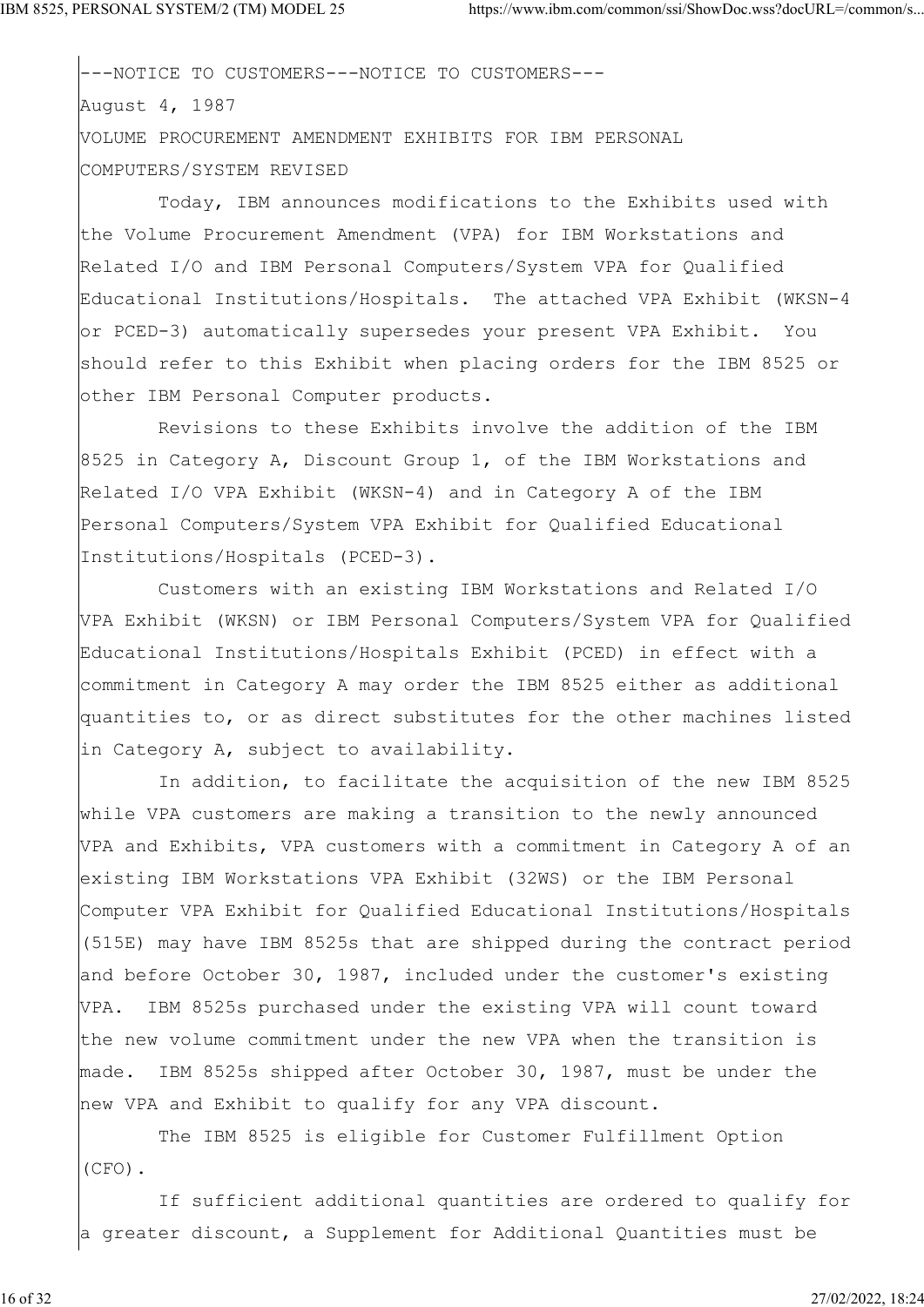signed, and all machines shipped on and after the date the signed supplement is received by IBM, and prior to expiration of the contract period, will receive the greater discount.

 If you have any questions regarding this notification, please contact your IBM marketing representative.

 LIST OF SOFTWARE PRODUCTS SUPPORTED IBM SOFTWARE ON IBM PERSONAL SYSTEM/2 MODEL 25 The IBM Personal System/2 Model 25 maintains compatibility with most software products that operate on the IBM Personal System/2 Model 30. Differences in system configurations (media, memory, keyboard, and display) must be considered in selecting software\*.

 The following IBM licensed programs are compatible with the IBM Personal System/2 Model 25 and DOS Version 3.30, and will operate substantially as described in their program documentation.

 The part numbers referenced in the 3.5-inch and 5.25-inch columns reflect the diskette media on which the program was tested. The absence of a part number in a column does not necessarily imply that the program is not available on that medium.

 Refer to the product documentation of the individual programs for any additional hardware or software requirements. \* Improvements in usability and performance of the software may be possible by purchasing configurations of the IBM Model 25 containing optional IBM features.

|                                 |         |         | 3.5-INCH 5.25-INCH |
|---------------------------------|---------|---------|--------------------|
|                                 |         | PART    | PART               |
| PRODUCT                         | VERSION | NUMBER  | NUMBER             |
| COMMUNICATION PRODUCTS          |         |         |                    |
| 3278 Emulation via IBM Personal |         |         |                    |
| Computer (5360/5362) (1)        | 5.1     |         |                    |
| 3278 Emulation via IBM Personal |         |         |                    |
| Computer (5364) (1)             | 5.1     |         |                    |
| 4700 Personal Computer          |         |         |                    |
| Application Services (2)        | 1.10    |         | 6934406            |
| Advanced Program-to-Program     |         |         |                    |
| Communications for the          |         |         |                    |
| Personal Computer (3)           | 1.11    | 75X1047 | 75X1047            |
| Asynchronous Communications     |         |         |                    |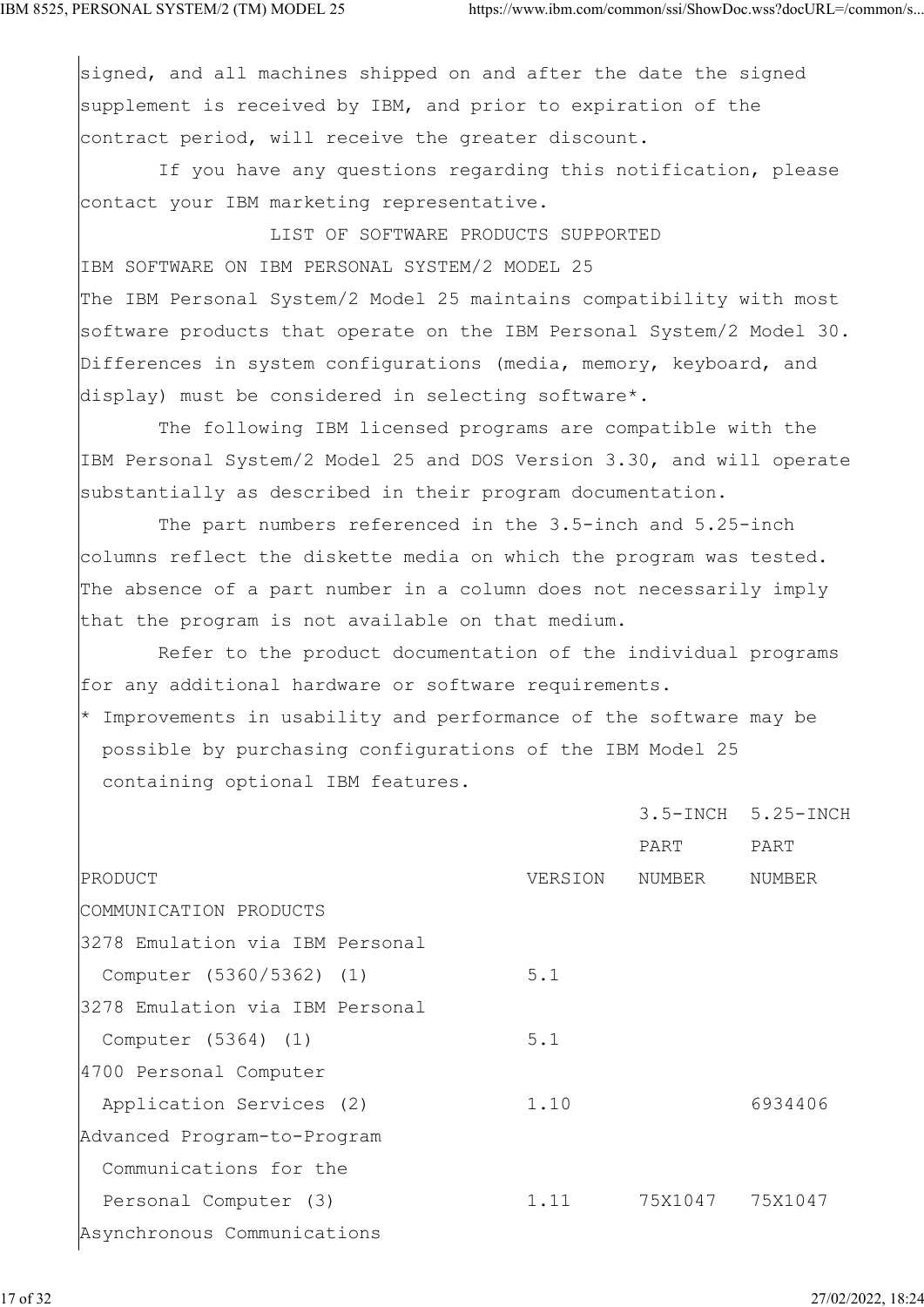| Server Program                                                  | 1.00         |                 | 1642003   |  |  |  |  |
|-----------------------------------------------------------------|--------------|-----------------|-----------|--|--|--|--|
| Distributed Data Management/PC 1.00                             |              | 59X3653 59X3653 |           |  |  |  |  |
| Enhanced 5250 Emulation Program (4) (5)2.12                     |              | 74X8402 74X8402 |           |  |  |  |  |
| Enhanced 5250 Emulation Installation                            |              |                 |           |  |  |  |  |
| Convenience Kit (4) (5)                                         | 2.12         | 74X8403 74X8403 |           |  |  |  |  |
| Local Area Network Support Program                              | 1.00         | 83X7873         |           |  |  |  |  |
| Mainframe Communications Assistant 1.05                         |              | 6024452         |           |  |  |  |  |
| Network Protocol Driver (3)                                     | 1.00         | 6280061         |           |  |  |  |  |
| PC 3270 Emulation Local Area                                    |              |                 |           |  |  |  |  |
| Network Management Program                                      | 1.00 83X8873 |                 |           |  |  |  |  |
| PC 3270 Emulation Program (4)                                   | 3.02         | 59X9969         |           |  |  |  |  |
| PC 3270 Emulation Program,                                      |              |                 |           |  |  |  |  |
| Entry Level (6)                                                 | 1.20         | 75X1085         |           |  |  |  |  |
| PC/Host File Transfer and Terminal                              |              |                 |           |  |  |  |  |
| Emulator Program                                                | 1.00         | 6476052         |           |  |  |  |  |
| PC Local Area Network Program                                   | 1.20         | 75X1081         |           |  |  |  |  |
| PC Support/36 (5360/5362) (7) (8)                               | 5.1          |                 |           |  |  |  |  |
| PC Support/36 (5364) (7) (8)                                    | 5.1          |                 |           |  |  |  |  |
| PC Support/36 Expansion Feature                                 |              |                 |           |  |  |  |  |
| $(5360/5362)$ (7)                                               | 5.1          |                 |           |  |  |  |  |
| PC Support/36 Expansion Feature                                 |              |                 |           |  |  |  |  |
| $(5364)$ (7)                                                    | 5.1          |                 |           |  |  |  |  |
| PC Support/36 Workstation Feature                               |              |                 |           |  |  |  |  |
| $(5360/5362)$ (6)<br>(9)                                        | 5.1          |                 |           |  |  |  |  |
|                                                                 |              | $3.5 - INCH$    | 5.25-INCH |  |  |  |  |
|                                                                 |              | PART            | PART      |  |  |  |  |
| PRODUCT                                                         | VERSION      | NUMBER          | NUMBER    |  |  |  |  |
| PC Support/36 Workstation Feature                               |              |                 |           |  |  |  |  |
| $(5364)$ (6)<br>(9)                                             | 5.1          |                 |           |  |  |  |  |
| $PC$ Support/38 (10)                                            | 8.0          |                 |           |  |  |  |  |
| PC Support/38 Expansion Feature (10)                            | 8.0          |                 |           |  |  |  |  |
| Remote NETBIOS Access Facility                                  | 1.00         | 69X7771         | 69X7771   |  |  |  |  |
| (1) Product is downloaded from the System/36.                   |              |                 |           |  |  |  |  |
| (2) Requires current level of maintenance to be applied.        |              |                 |           |  |  |  |  |
| Compatible with the IBM PC Network Adapter II.<br>(3)           |              |                 |           |  |  |  |  |
| (4) Hot-key to new video modes (modes 11 and 13) not supported. |              |                 |           |  |  |  |  |
| (5) Requires the Enhanced 5250 Display Station Emulation Space  |              |                 |           |  |  |  |  |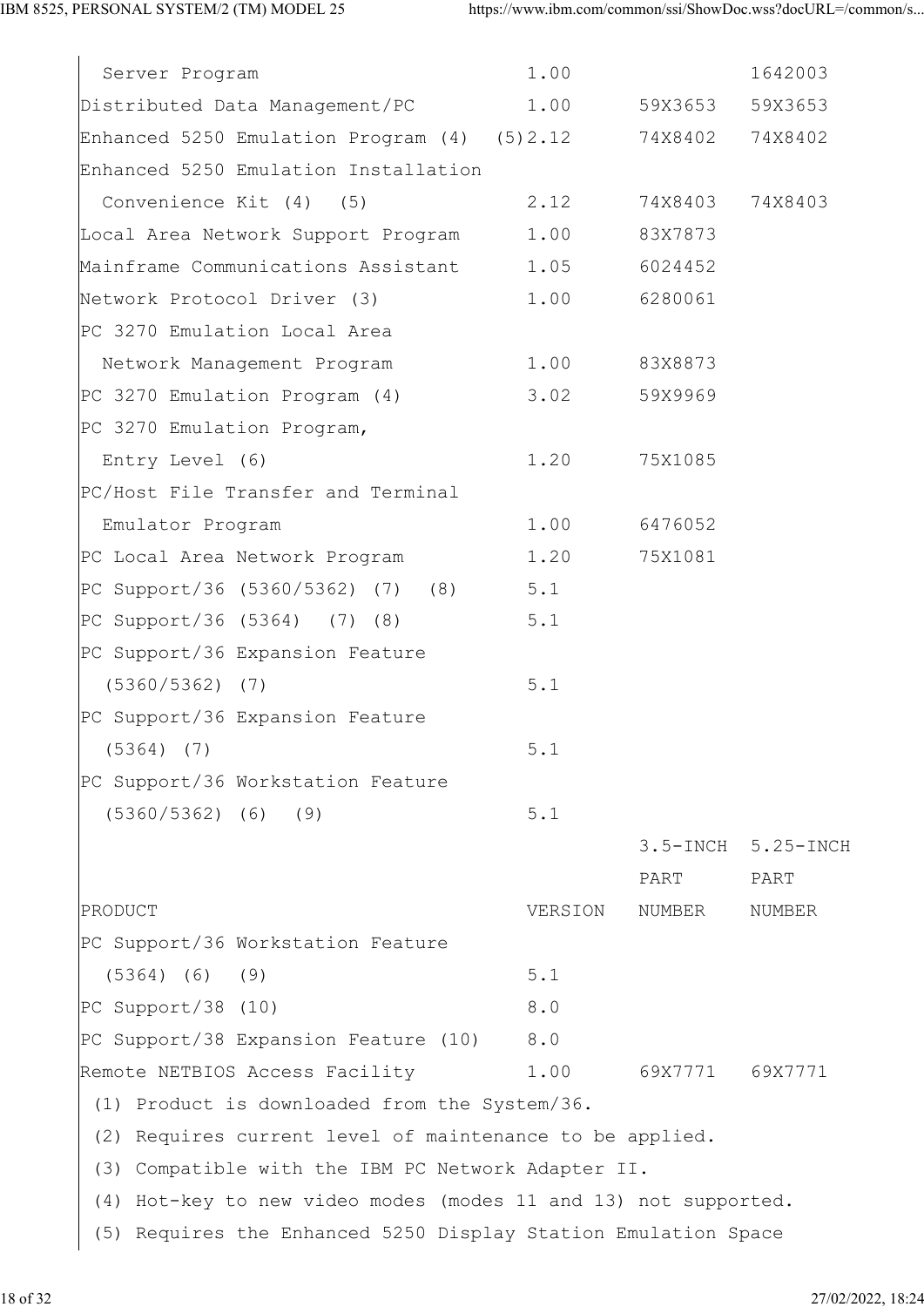Saving Keyboard Addendum (74X7840) (#9610). (6) Hot-key to new video modes (modes 11 and 13) not supported. (7) Product is downloaded from the System/36. (8) Includes 3.5-inch and 5.25-inch PC-compatible installation diskettes in addition to System/36 installation diskette. (9) Product runs from virtual disk on attached System/36 or can be downloaded from the System/36. (10) Product is downloaded from the System/38. PROGRAMMER TOOLS AND LANGUAGES IBM BASIC Compiler/2 1.00 6280179 BASIC Compiler 2.01 6280078 BASIC Interpreter 3.30 6280060 IBM C/2 1.00 6280187 C Compiler 1.00 6280081 IBM COBOL/2 1.00 6280207 IBM COBOL 2.00 6280177 EZ-PREP(Cross System Product/ Application Generation) 1.00 6317011 EZ-RUN(Cross System Product/ Application Execution) 1.00 6317010 IBM FORTRAN/2 1.00 6280185 Graphics Development Toolkit (1) (2) (1.20 6280203 Image Support Facility 2 1.10 6457821 IBM Macro Assembler/2 1.00 6280181 Macro Assembler 2.00 6280077 IBM Pascal Compiler/2 1.00 6280183 Pascal Compiler 2.02 6280166 Professional FORTRAN 1.30 6280127 (1) Supports the IBM Personal System/2 Mouse. (2) Supports graphics mode 320 by 200-256 colors. (3) Supports graphics mode 640 by 480-2 colors. BUSINESS/PRODUCTIVITY APPLICATIONS Personal Services/PC 1.20 6476054 Personal Services/PC 1.30 6476148 Storyboard Plus (1) (2) 1.00 6024401 ASSISTANT SERIES DisplayWrite Assistant (3) 1.00 59X9958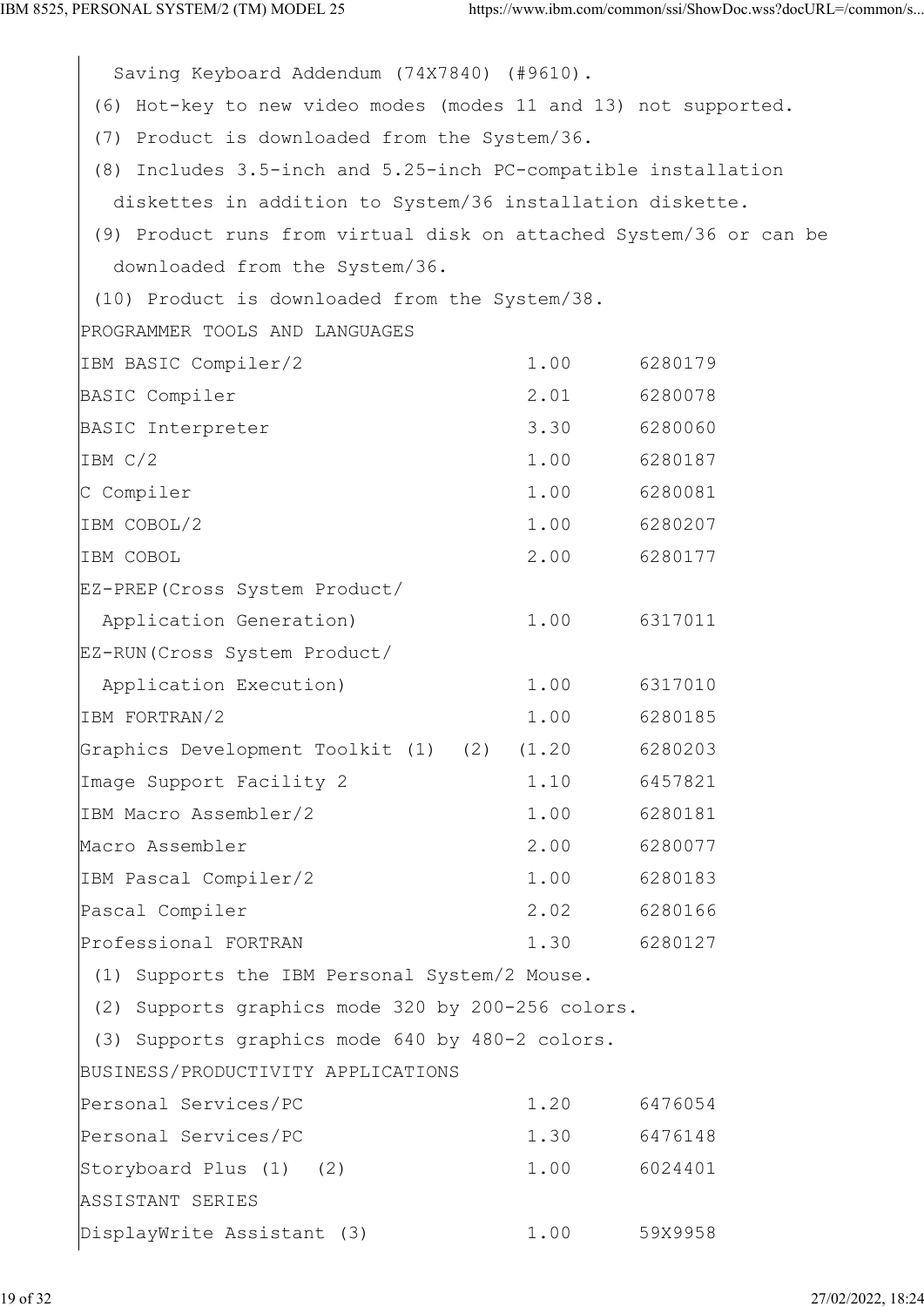| Filing Assistant                             | 2.00    | 6024457 |                    |
|----------------------------------------------|---------|---------|--------------------|
| Graphing Assistant                           | 2.00    | 6024458 |                    |
| Mainframe Communications Assistant           | 1.05    | 6024452 |                    |
| Planning Assistant                           | 2.00    | 6024461 |                    |
| Project Assistant                            | 1.00    | 6024462 |                    |
| Reporting Assistant                          | 2.00    | 6024459 |                    |
| Writing Assistant                            | 2.00    | 6024460 |                    |
|                                              |         |         | 3.5-INCH 5.25-INCH |
|                                              |         | PART    | PART               |
| PRODUCT                                      | VERSION | NUMBER  | NUMBER             |
| ACCOUNTING ASSISTANT SERIES                  |         |         |                    |
| Accounts Payable Edition                     | 1.00    | 6467004 |                    |
| Accounts Receivable and Billing              |         |         |                    |
| Edition                                      | 1.00    | 6467005 |                    |
| General Accounting Edition                   | 1.00    | 6467003 |                    |
| Inventory Control and Purchasing             |         |         |                    |
| Edition                                      | 1.00    | 6467007 |                    |
| Job Cost Edition                             | 1.00    | 6467008 |                    |
| Payroll Edition                              | 1.00    | 6467006 |                    |
| BUSINESS ADVISER                             |         |         |                    |
| Accounts Payable Edition (4)                 | 1.20    | 6476056 |                    |
| Accounts Receivable Edition (4) 1.20 6476057 |         |         |                    |
| General Accounting Edition (4)               | 1.20    | 6476055 |                    |
| Information Management Edition (4)           | 1.20    | 6476069 |                    |
| Inventory Control Edition (4)                | 1.20    | 6476067 |                    |
| Network Extension Edition (4) (5)            | 1.20    | 6476059 |                    |
| Order Entry Edition (4)                      | 1.20    | 6476068 |                    |
| Payroll Edition (4)                          | 1.20    | 6476058 |                    |
| OTHER APPLICATIONS                           |         |         |                    |
| PC/Colorview                                 | 1.10    | 6410982 |                    |
| PC/VTXACCESS                                 | 1.00    | 6476071 |                    |
|                                              |         |         |                    |

(1) Supports the IBM Personal System/2 Mouse.

(2) Supports graphics mode 320 by 200-256 colors.

 (3) If DISPLAY.SYS is present on the target diskette, it must be renamed to some other name before the install program is executed. It must later be renamed back to DISPLAY.SYS after the install program completes.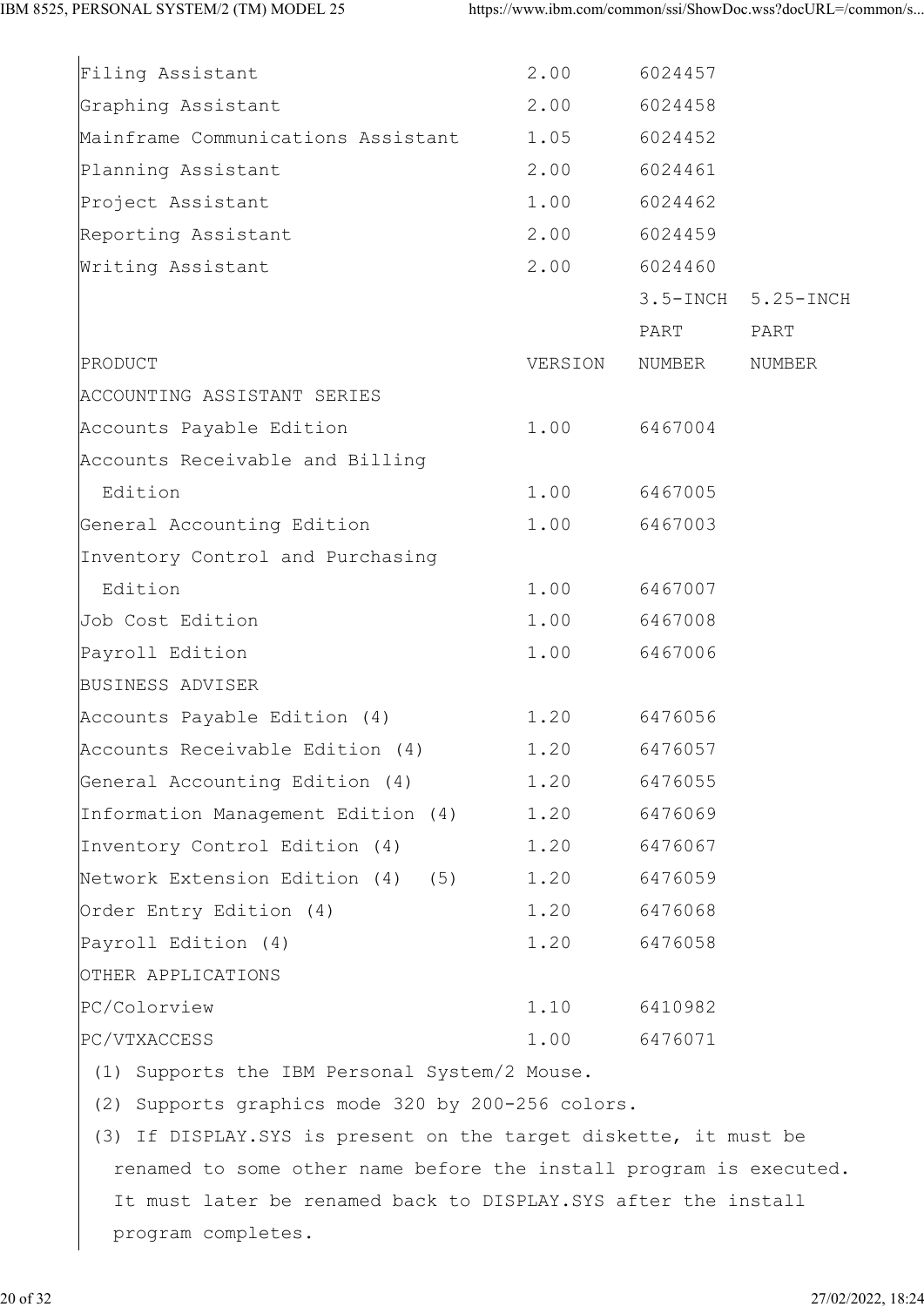(4) IBM 8525 used as a workstation only; not as a server. (5) Update required for installation; dedicated server required. EDUCATION PRODUCTS Bouncy Bee Learns Letters 1.00/1.01 6024511 6024137 Bouncy Bee Learns Words 1.00/1.01 6024510 6024139 IBM Classroom LAN Administration System 1.10 6024773 6024773 Comma Cat 1.00 6024093 Dictionary Dog 1.00 6024067 Electric Poet 1.00 6024172 Get Set For Writing To Read (1)  $1.00/1.01$  6024468 Get Set For Writing To Read School Kit (1.10 6024768 6024768 Listen to Learn (2) 1.00/1.01 6024506 6024165 Logo (3) 1.00 6024731 6024076 Logo Learner (3)  $1.00/1.01$  6024515 6024136 Missing Letters 1.00/1.01 6024507 6024104 Primary Editor (1) 1.00 6024294 Teacher's Quiz Designer 1.00/1.01 6024509 6024075 Typing Tutor 1.00 6024013 Writing to Read Program Kit (1) 3.00 6024513 6024447 BASIC SKILLS SERIES Combining Sentences: Level II 1.01 6024689 6024482 Combining Sentences: Level III 1.01 6024690 6024483 Combining Sentences: Level IV 1.01 6024691 6024484 Geometry One: Foundations 1.01 6024707 6024485 Geometry Two: Proofs & Extensions 1.01 6024728 6024486 Math Concepts: Level P 1.01 6024721 6024356 Math Concepts: Level I 1.01 6024722 6024355 Math Concepts: Level II 1.01 6024723 6024357 Math Concepts: Level III 1.01 6024724 6024427 Math Concepts: Level IV 1.01 6024716 6024429 3.5-INCH 5.25-INCH PART PART PRODUCT THE RESERVING OF THE RESPONDING TO A PRODUCT THE RESPONDING OF THE RESPONDING OF THE RESPONDING OF THE RESPONDING OF THE RESPONDING OF THE RESPONDING OF THE RESPONDING OF THE RESPONDING OF THE RESPONDING OF THE RES Math Practice: Level I 1.01 6024663 6024353 Math Practice: Level II 1.01 6024664 6024354 Math Practice: Level III 1.01 6024665 6024431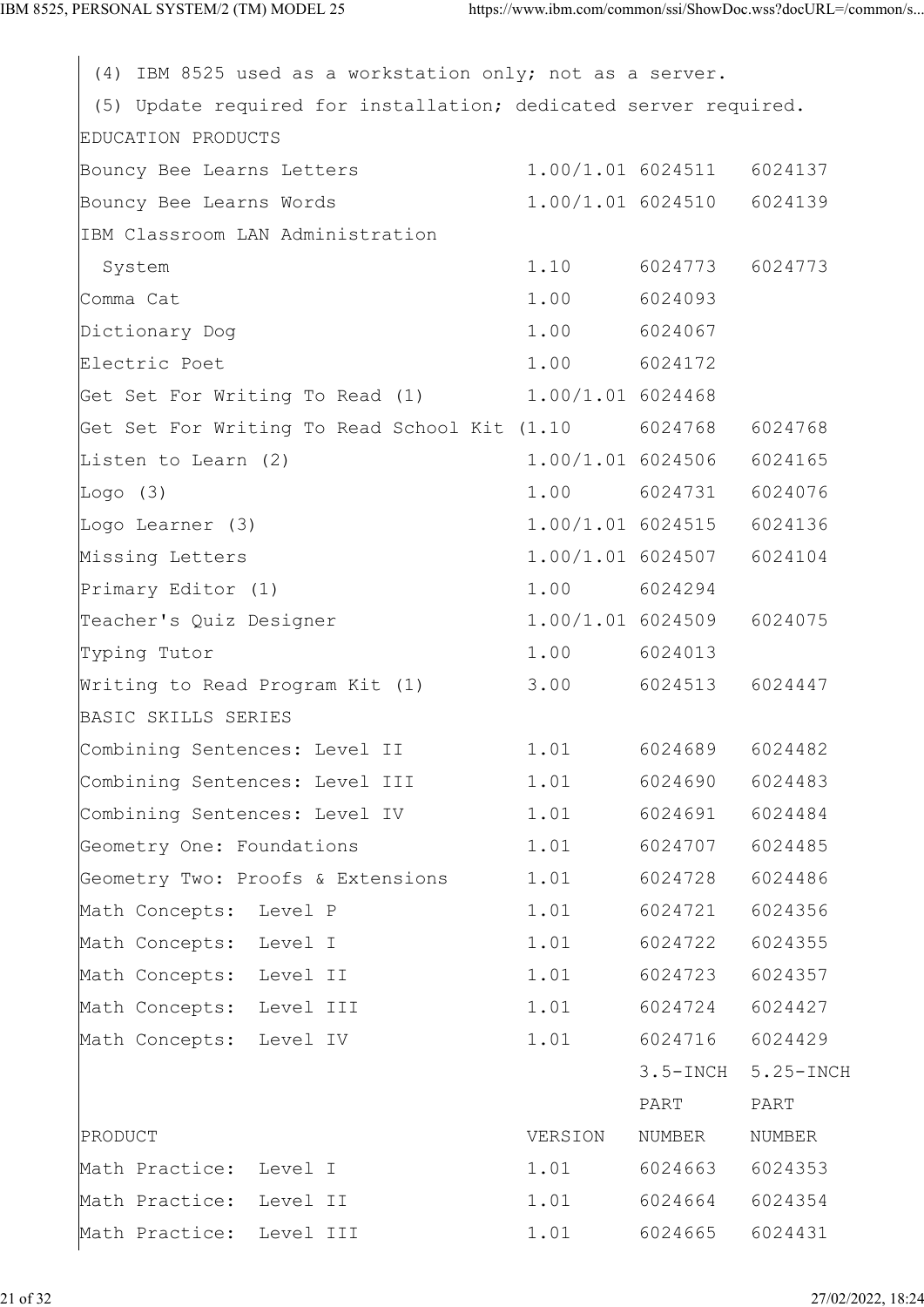| Math Practice: Level IV            | 1.01 | 6024666           | 6024432 |
|------------------------------------|------|-------------------|---------|
| Parts of Speech: Level II          | 1.01 | 6024679           | 6024333 |
| Parts of Speech: Level III         | 1.01 | 6024680           | 6024334 |
| Punctuation: Level II              | 1.01 | 6024695           | 6024487 |
| Punctuation: Level III             | 1.01 | 6024696           | 6024488 |
| Punctuation: Level IV              | 1.01 | 6024697           | 6024489 |
| Reading for Information: Level II  | 1.01 | 6024683           | 6024358 |
| Reading for Information: Level III | 1.01 | 6024684           | 6024359 |
| Reading for Information: Level IV  | 1.01 | 6024685           | 6024360 |
| Reading for Meaning: Level I       | 1.01 | 6024671           | 6024330 |
| Reading for Meaning: Level II      | 1.01 | 6024672           | 6024336 |
| Reading for Meaning: Level III     | 1.01 | 6024673           | 6024337 |
| Reading for Meaning: Level IV      | 1.01 | 6024674           | 6024338 |
| Spelling: Level I                  | 1.01 | 6024720           | 6024347 |
| Spelling: Level II                 | 1.01 | 6024708           | 6024348 |
| Spelling: Level III                | 1.01 | 6024709           | 6024349 |
| Touch Typing for Beginners         | 1.01 | 6024698           | 6024339 |
| Vocabulary: Level II               | 1.01 | 6024701           | 6024350 |
| Vocabulary: Level III              | 1.01 | 6024702           | 6024351 |
| Vocabulary: Level IV               | 1.01 | 6024703           | 6024352 |
| PRIVATE TUTOR SERIES               |      |                   |         |
| Basic Number Concepts              | 1.00 |                   | 6024297 |
| Capitalization Skills              | 1.00 |                   | 6024085 |
| Computers and Communications       | 1.00 |                   | 6024069 |
| Language Skills                    | 1.00 |                   | 6024084 |
| Learning DOS                       | 1.00 |                   | 6024063 |
| Learning to Program in BASIC       | 1.00 |                   | 6024081 |
| Math Computation Skills            | 1.00 |                   | 6024305 |
| Preparing for Geometry and Algebra | 1.00 |                   | 6024307 |
| Private Tutor (4)                  |      | 2.00/2.01 6024508 | 6024113 |
| Punctuation Skills                 | 1.00 |                   | 6024083 |
| Reading Comprehension Skills       | 1.00 |                   | 6024325 |
| Solving Math Word Problems         | 1.00 |                   | 6024308 |
| Spelling Skills                    | 1.00 |                   | 6024086 |
| Vocabulary Building Skills         | 1.00 |                   | 6024326 |
| Word Knowledge Skills              | 1.00 |                   | 6024327 |
| BIOLOGY SERIES                     |      |                   |         |
|                                    |      |                   |         |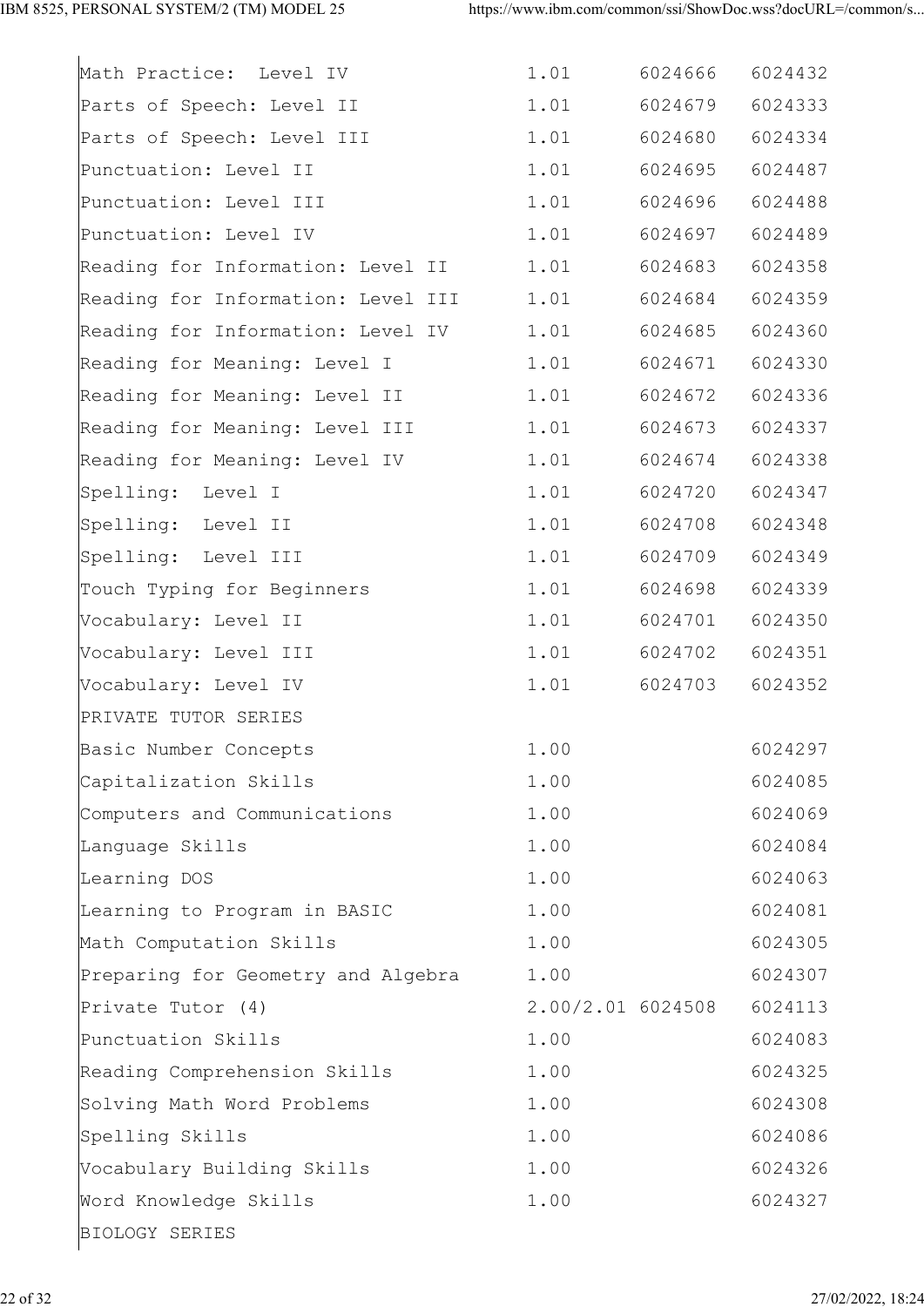| Cell Functions: Growth & Mitosis 1.00/1.01 6024635 6024316  |         |                           |                    |
|-------------------------------------------------------------|---------|---------------------------|--------------------|
| Chemicals of Life I:                                        |         |                           |                    |
| The Structure of Matter 1.00/1.01 6024636 6024317           |         |                           |                    |
| Chemicals of Life II:                                       |         |                           |                    |
| Water, Carbohydrates, & Lipids 1.00/1.01 6024647 6024344    |         |                           |                    |
| Chemicals of Life III:                                      |         |                           |                    |
| Proteins & Nucleic Acids 1.00/1.01 6024614 6024409          |         |                           |                    |
| Cytology & Histology:                                       |         |                           |                    |
| Cells & Tissues                                             |         | 1.00/1.01 6024612 6024407 |                    |
| Human Life Processes I:                                     |         |                           |                    |
| Cellular Physiology                                         |         | 1.00/1.01 6024649 6024346 |                    |
| Human Life Processes II:                                    |         |                           |                    |
| Systems Level                                               |         | 1.00/1.01 6024616 6024411 |                    |
| Human Life Processes III:                                   |         |                           |                    |
| Development & Differentiation 1.00/1.01 6024657 6024414     |         |                           |                    |
| Leaf: Structure & Physiology 1.00/1.01 6024637 6024318      |         |                           |                    |
| Light, Plants, and Photosynthesis:                          |         |                           |                    |
| Energy in Conversion                                        |         | 1.00/1.01 6024638 6024319 |                    |
|                                                             |         |                           | 3.5-INCH 5.25-INCH |
|                                                             |         | PART                      | PART               |
| PRODUCT                                                     | VERSION | NUMBER                    | NUMBER             |
| Mendelian Genetics:                                         |         |                           |                    |
|                                                             |         |                           |                    |
| The Science of Inheritance                                  |         | 1.00/1.01 6024613 6024408 |                    |
| Modern Genetics: Chromosomes                                |         |                           |                    |
| & Coding                                                    |         | 1.00/1.01 6024648 6024345 |                    |
| Passive Transport:                                          |         |                           |                    |
| Diffusion and Osmosis                                       |         | 1.00/1.01 6024639         | 6024320            |
| Pathology: Diseases & Defenses 1.00/1.01 6024646            |         |                           | 6024343            |
| Plants: Growth and Specialization 1.00/1.01 6024645 6024321 |         |                           |                    |
| Pollination & Fertilization:                                |         |                           |                    |
| Seeds, Fruits, and Embryos                                  |         | 1.00/1.01 6024633 6024415 |                    |
| Regulation & Homeostatis:                                   |         |                           |                    |
| Systems in Balance                                          |         | 1.00/1.01 6024615         | 6024410            |
| Taxonomy: Classification &                                  |         |                           |                    |
| Organization                                                |         | 1.00/1.01 6024655         | 6024416            |
| The Environment I:                                          |         |                           |                    |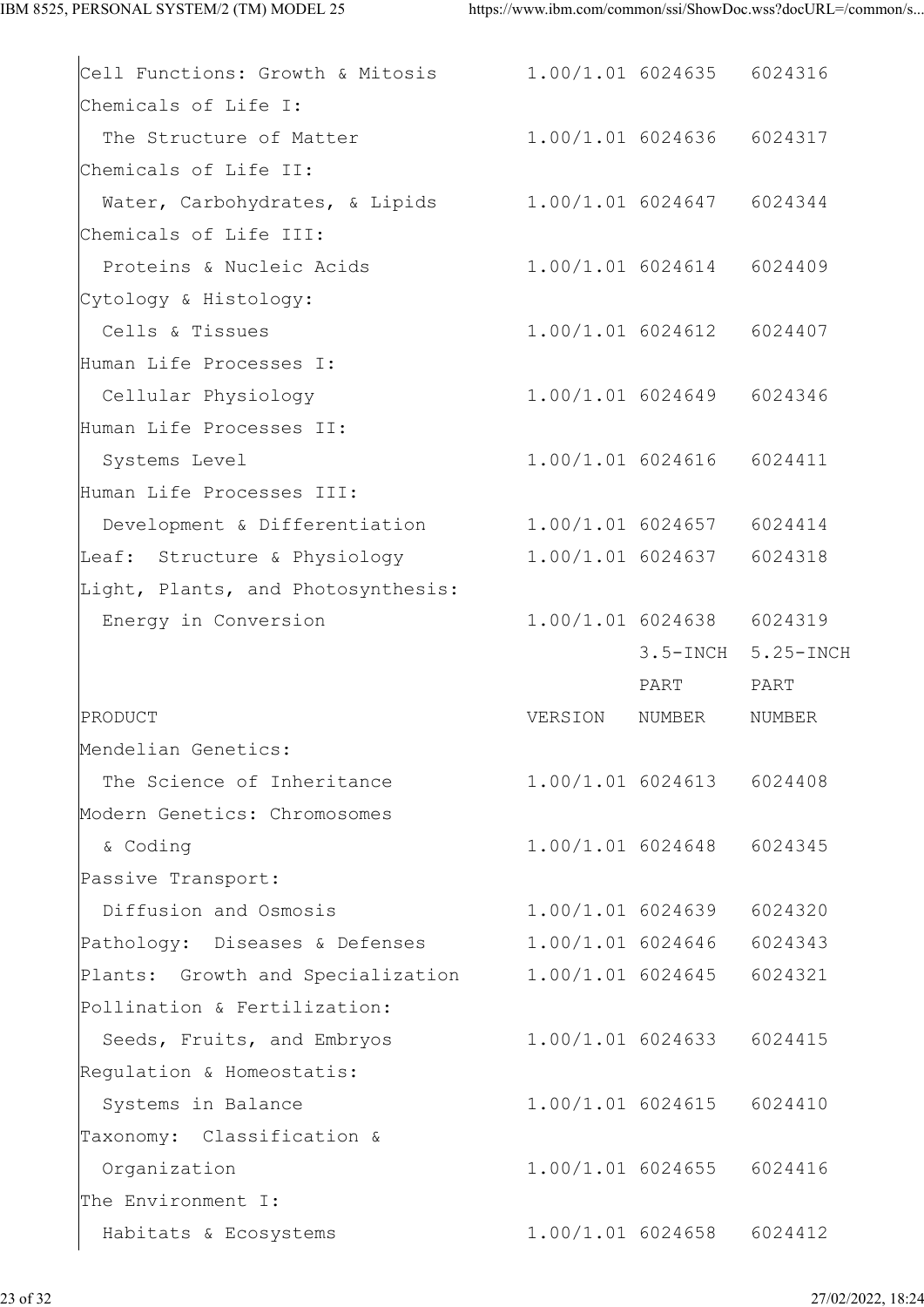| The Environment II: Cycles &                                         |                   |                           |         |
|----------------------------------------------------------------------|-------------------|---------------------------|---------|
| Interactions                                                         |                   | 1.00/1.01 6024656 6024413 |         |
| SCIENTIFIC REASONING SERIES                                          |                   |                           |         |
| Concept Development: Heat &                                          |                   |                           |         |
| Temperature, & Graphs                                                | 1.00              | 6024632                   |         |
| Measurement Process: Distance & Area 1.00                            |                   | 6024730                   |         |
| Ratio Reasoning: Crystals & Speed                                    | 1.00              | 6024631                   |         |
| Scientific Models: Batteries and                                     |                   |                           |         |
| Bulbs, & Families                                                    | 1.00              | 6024630                   |         |
| Theory Formation: Reflections &                                      |                   |                           |         |
| Patterns                                                             | 1.00              | 6024729                   |         |
| PHYSICS DISCOVERY SERIES                                             |                   |                           |         |
| Investigating Acceleration                                           | 1.01              | 6024624                   | 6024403 |
| Investigating Atomic Models                                          | 1.00              | 6024523                   | 6024118 |
| Investigating Conservation of Energy                                 | 1.01              | 6024625                   | 6024406 |
| Investigating Electric Fields                                        | 1.01              | 6024627                   | 6024464 |
| Investigating Gravitational Force                                    | 1.01              | 6024622                   | 6024404 |
| Investigating Models of Light                                        | 1.01              | 6024626                   | 6024465 |
| Investigating Thermal Energy                                         | 1.01              | 6024623                   | 6024405 |
| Investigating Wave Interference                                      | 1.01              | 6024628                   | 6024466 |
| EARTH SCIENCE SERIES                                                 |                   |                           |         |
| Earthquakes                                                          | 1.00/1.01 6024517 |                           | 6024322 |
| Glacial Landforms                                                    | 1.00              | 6024514                   | 6024117 |
| Ground Water                                                         | 1.00/1.01 6024516 |                           | 6024122 |
| Hydrologic Cycle                                                     | 1.00/1.01 6024518 |                           | 6024121 |
| Landslides                                                           | 1.01              | 6024522                   | 6024324 |
| Moisture in the Atmosphere                                           | 1.00/1.01 6024520 |                           | 6024124 |
| Surface Water                                                        | 1.00/1.01 6024519 |                           | 6024123 |
| Volcanoes                                                            | 1.00/1.01 6024521 |                           | 6024323 |
| (1) Requires the IBM Personal System/2 Speech Adapter.               |                   |                           |         |
| (2) Screen alignment function neither required nor supported.        |                   |                           |         |
| (3) Does not support the IBM Graphics Printer (5152).                |                   |                           |         |
| (4) Screen alignment function in Version 2.00 neither required nor   |                   |                           |         |
| supported.                                                           |                   |                           |         |
| INDEPENDENT PUBLISHERS' SOFTWARE ON IBM PERSONAL SYSTEM/2 MODEL 25   |                   |                           |         |
| The following independent software publishers have stated that they  |                   |                           |         |
| intend to make the following programs available for the IBM Personal |                   |                           |         |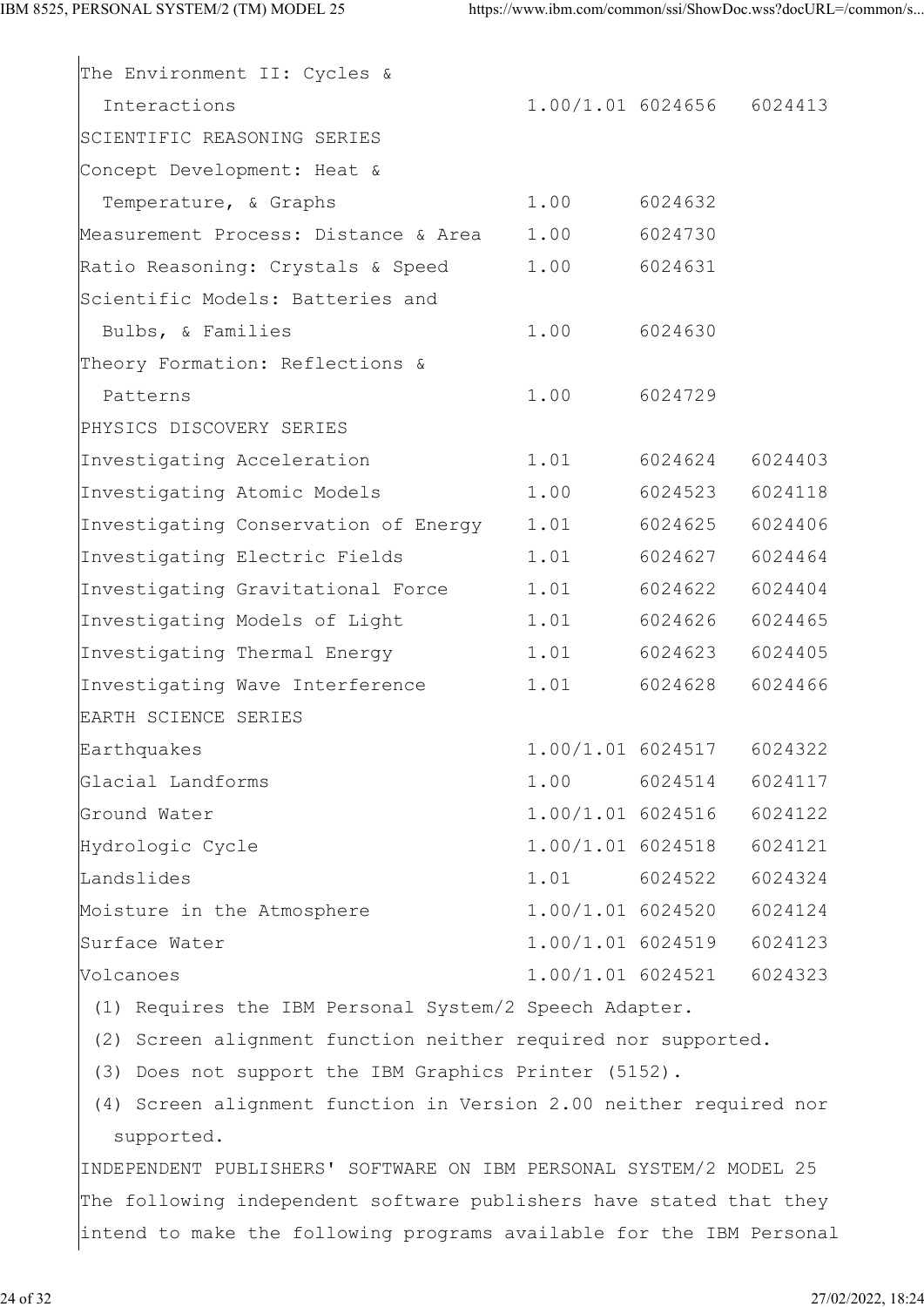| System/2 Model 25 on 3.5-inch media. Users should select the program |                                |         |
|----------------------------------------------------------------------|--------------------------------|---------|
| configuration of the IBM Model 8525 to optimize usability and        |                                |         |
| performance of the software.                                         |                                |         |
| SOFTWARE PUBLISHER                                                   | PRODUCT                        | VERSION |
| Alpha (1) Software Alpha/Three                                       |                                | 1.0     |
| Corporation                                                          | Electric Desk (2) 1.1          |         |
| Ashton-Tate                                                          | Chart-Master (3) 6.0           |         |
|                                                                      | dBase III (3) Plus 1.1         |         |
|                                                                      | Framework II (3) 1.1           |         |
|                                                                      | MultiMate (3) Advantage II 1.0 |         |
|                                                                      | Sign-Master (3)                | 6.0     |
| Borland International, Inc.                                          | REFLEX (4)                     | 1.14    |
|                                                                      | Turbo Pascal (4) 3.02A         |         |
|                                                                      | SIDEKICK (4) 1.56B             |         |
|                                                                      | Turbo Lightning (5) 1.02A      |         |
| Computer Associates                                                  | SuperCalc $(6)$ 4 1.1          |         |
| International, Inc. SuperProject (6) Plus (7) 2.0                    |                                |         |
| Digital Research (8), Inc. GEM Draw (9) Plus                         |                                | 2.0     |
|                                                                      | GEM Graph (9)                  | 1.0     |
|                                                                      | GEM Word Chart (9) 1.0         |         |
| Enertronics Research, Inc. ENERGRAPHICS (10) *2.01                   |                                |         |
| Lifetree Software, Inc. VOLKSWRITER (11) 3                           |                                | 1.0     |
|                                                                      | VOLKSWRITER Deluxe             | 1.0     |
|                                                                      | Plus                           |         |
| Media Cybernetics, Inc. DR. HALO (12) III (12)                       |                                | 1.0     |
| Micro Education                                                      |                                |         |
| Corporation of America Managing Your Money (13)                      |                                | 3.0     |
| Micro-Integration                                                    | BIS-3270 (14)                  | 6.0     |
| Corporation                                                          |                                |         |
| MicroPro International                                               | Easy (15) Extra                | 1.5     |
| Corporation                                                          | WordStar (16) 2000 Plus        | 2.0     |
|                                                                      | WordStar Professional          | 4.0     |
| Microrim (17), Inc.                                                  | R: BASE (17) 5000              | 1.1     |
|                                                                      | R: BASE CLOUT (17)             | 3.0     |
|                                                                      | R: BASE Extended               | 2.0     |
|                                                                      | ReportWriter                   |         |
|                                                                      | R: BASE System V               | 1.1     |
|                                                                      |                                |         |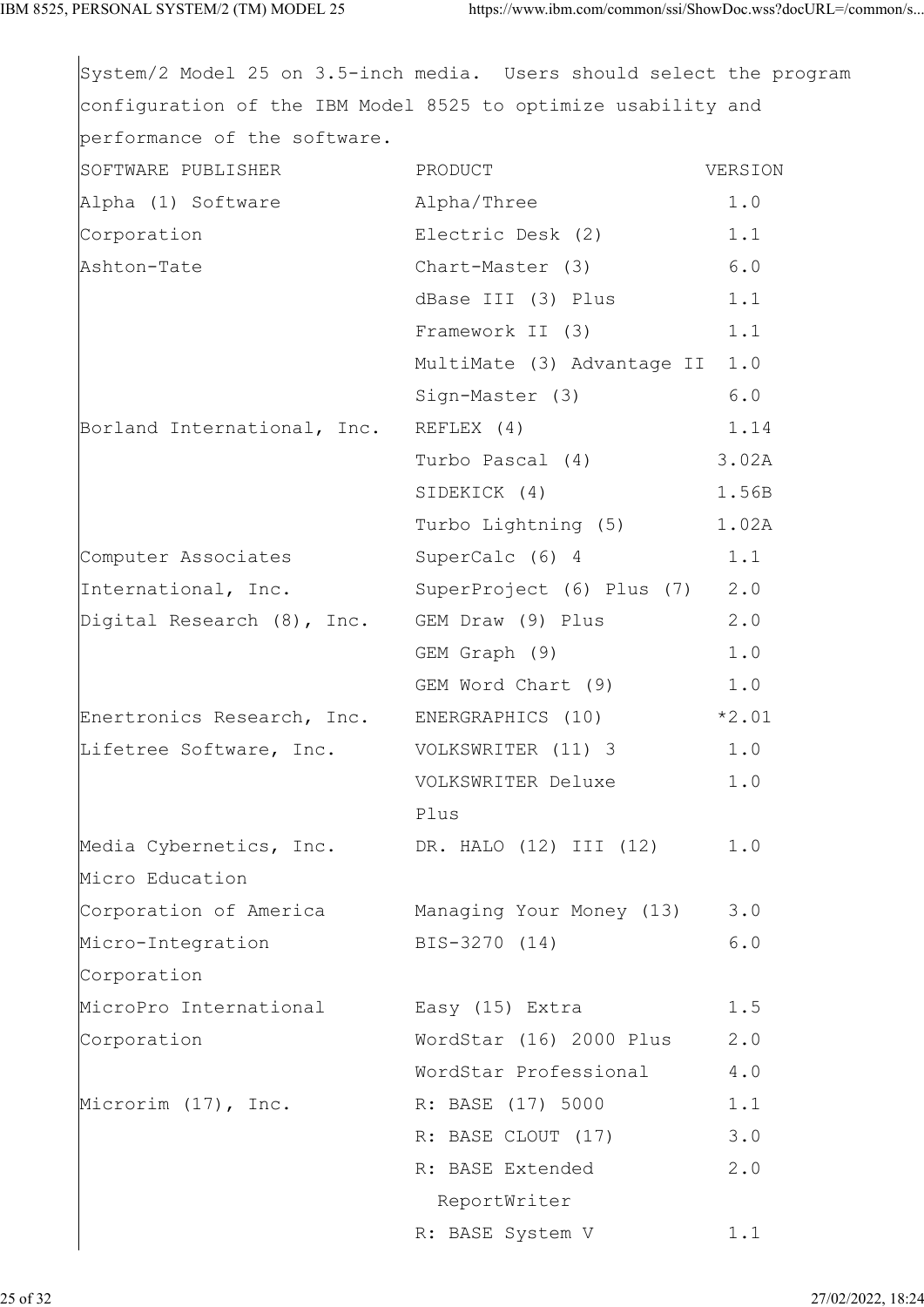| Microsoft (18)                                       | Microsoft MultiPlan (18)                                             | 3.00    |
|------------------------------------------------------|----------------------------------------------------------------------|---------|
| Corporation                                          | Microsoft Word                                                       | 3.01    |
|                                                      | Microsoft Chart                                                      | 2.03    |
|                                                      | Microsoft Flight                                                     | 2.14    |
|                                                      | Simulator                                                            |         |
|                                                      | Microsoft Project                                                    | 3.10    |
|                                                      | Microsoft Windows                                                    | 1.04    |
| Novell, Incorporated                                 | Advanced NetWare (19) for                                            | 2.0a    |
|                                                      | Personal System/2                                                    |         |
|                                                      | Advanced NetWare for                                                 | 2.1     |
|                                                      | Personal System/2                                                    |         |
| SOFTWARE PUBLISHER                                   | PRODUCT                                                              | VERSION |
| Software Products                                    | OPEN Access II                                                       | 2.05    |
| International, Inc.                                  |                                                                      |         |
| Software Publishing                                  | Harvard Total Project                                                | 2.0     |
| Corporation                                          | Manager II                                                           |         |
|                                                      | PFS: Professional Write                                              | 1.0     |
|                                                      | PFS: Professional File                                               | 1.0     |
|                                                      | PFS: Professional Plan                                               | 1.0     |
| TCS Software, Inc.                                   | TCS Client Ledger System                                             | 3.36    |
| WATCOM                                               | Waterloo JANET                                                       | 3.0     |
| WordPerfect                                          | WordPerfect                                                          | 4.2     |
| Corporation                                          | PlanPerfect                                                          | 3.0     |
|                                                      | WordPerfect Library                                                  | 2.0     |
| Z-SOFT Corporation FC Paintbrush+ (20)               |                                                                      | 1.25    |
|                                                      | (1) Registered trademark of Alpha Software Corporation.              |         |
| (2) Trademark of Alpha Software Corporation.         |                                                                      |         |
| (3) Trademarks of Ashton-Tate.                       |                                                                      |         |
|                                                      | (4) Registered trademarks of Borland International, Inc.             |         |
| (5) Trademark of Borland International, Inc.         |                                                                      |         |
|                                                      | (6) Registered trademarks of Computer Associates International, Inc. |         |
|                                                      | (7) Trademark of Computer Associates International, Inc.             |         |
| (8) Registered trademark of Digital Research, Inc.   |                                                                      |         |
| (9) Trademarks of Digital Research, Inc.             |                                                                      |         |
| (10) Trademark of Enertronics Research, Inc.         |                                                                      |         |
| (11) Registered trademark of Lifetree Software, Inc. |                                                                      |         |
| (12) Trademarks of Media Cybernetics, Inc.           |                                                                      |         |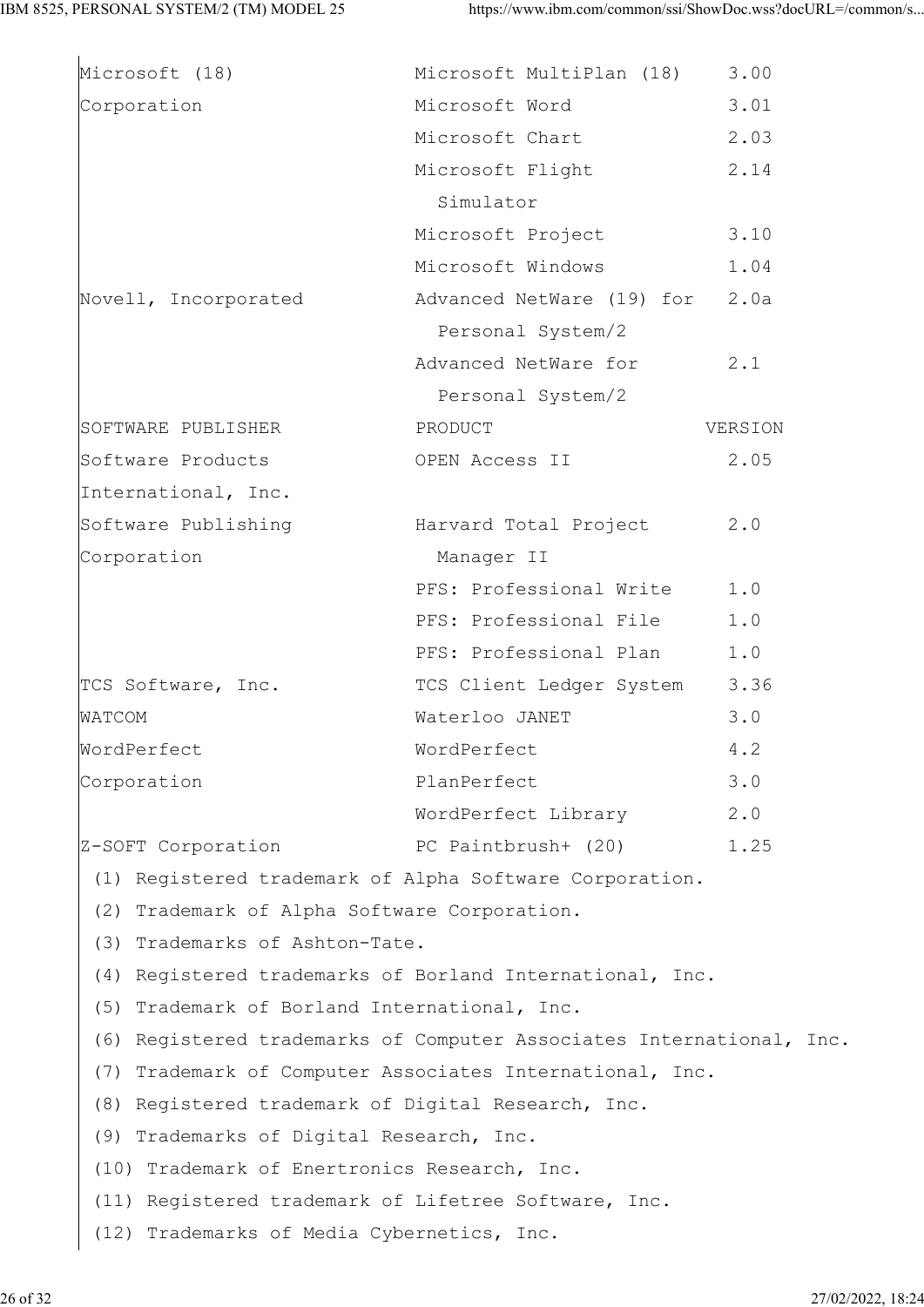(13) Registered trademark of Micro Education Corporation of America. (14) Registered trademark of Micro-Integration Corporation. (15) Trademark of MicroPro International Corporation. (16) Registered trademark of MicroPro International Corporation. (17) Registered trademarks of Microrim, Inc. (18) Registered trademarks of Microsoft Corporation. (19) Registered trademark of Novell, Incorporated. (20) Registered trademark of Z-SOFT Corporation. INDEPENDENT PUBLISHERS' SOFTWARE ON IBM PERSONAL SYSTEM/2 MODEL 25 The following independent software publishers of education products have stated that they intend to make the following programs available for the IBM Personal System/2 Model 25 on 3.5-inch media. SOFTWARE PUBLISHER PRODUCT Broderbund Bank Street Writer (1) Plus Print Shop (2) Print Shop Companion Print Shop Graphics Library #1 Print Shop Graphics Library #2 Print Shop Graphics Library Holiday Edition The Toy Shop (3) Type! (3) Where in the USA is Carmen Sandiego (3) Where in the World is Carmen Sandiego (2) Davidson & Alge-Blaster! (4) Associates Classmate (4) Grammar Gremlins (4) Homeworker (4) Math Blaster! (4) Speed Reader II (4) Spell It! (4) Word Attack! (4) DLM Alien Addition (5) Alligator Mix (5) Alphabet Circus Comparison Kitchen (6)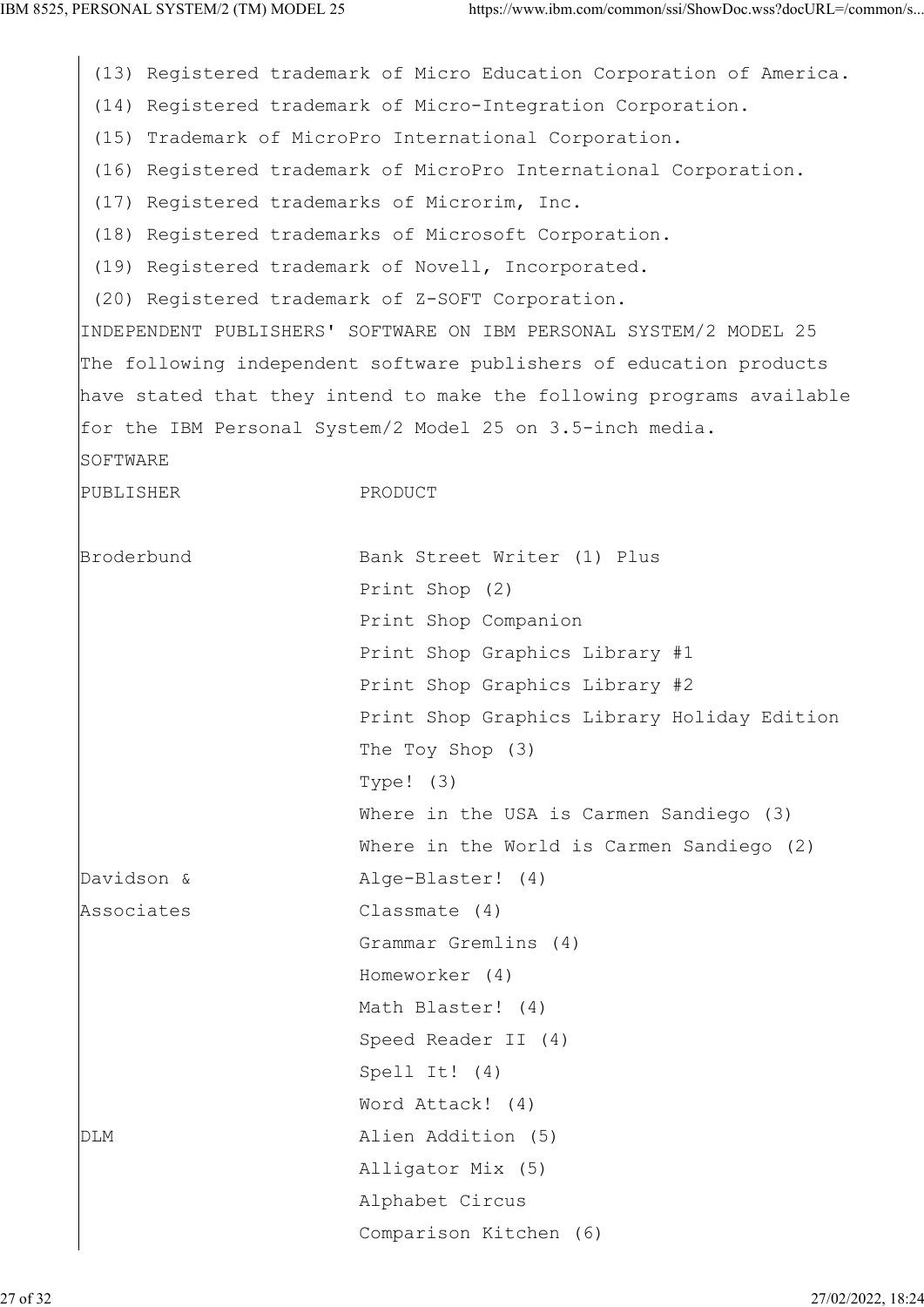|           | Create with GARFIELD! (6) Deluxe Edition |
|-----------|------------------------------------------|
|           | Demolition Division (5)                  |
|           | Dragon Mix (5)                           |
|           | Freddy's Puzzling Adventures (6)         |
|           | Meteor Multiplication (5)                |
|           | Minus Mission (5)                        |
|           | Number Farm (6)                          |
|           | Shape and Color Rodeo (6)                |
|           | SIB Compuscore (6)                       |
|           | Spelling Wiz (6)                         |
|           | Verb Viper (6)                           |
|           | Woodcock Johnson Compuscore (6)          |
|           | Word Invasion (6)                        |
|           | Word Man (6)                             |
|           | Word Master (6)                          |
|           | Word Radar (6)                           |
| Hartley   | 49'ers, The                              |
|           | Adjectives                               |
|           | Adverbs                                  |
|           | Analogies Advanced                       |
|           | Analogies College Bound                  |
|           | Analogies Tutorial                       |
|           | Antonyms/Synonyms                        |
|           | Black Americans                          |
|           | Calendar Skills                          |
|           | Cause and Effect                         |
|           | Chemical Elements                        |
|           | Civil War, The                           |
|           | Clock                                    |
|           | Continents-Medalists                     |
|           | Create Lessons                           |
|           | Create-Medalists                         |
|           | Discover the World                       |
|           | Double n' Trouble                        |
|           | European Theatre, The                    |
| SOFTWARE  |                                          |
| PUBLISHER | PRODUCT                                  |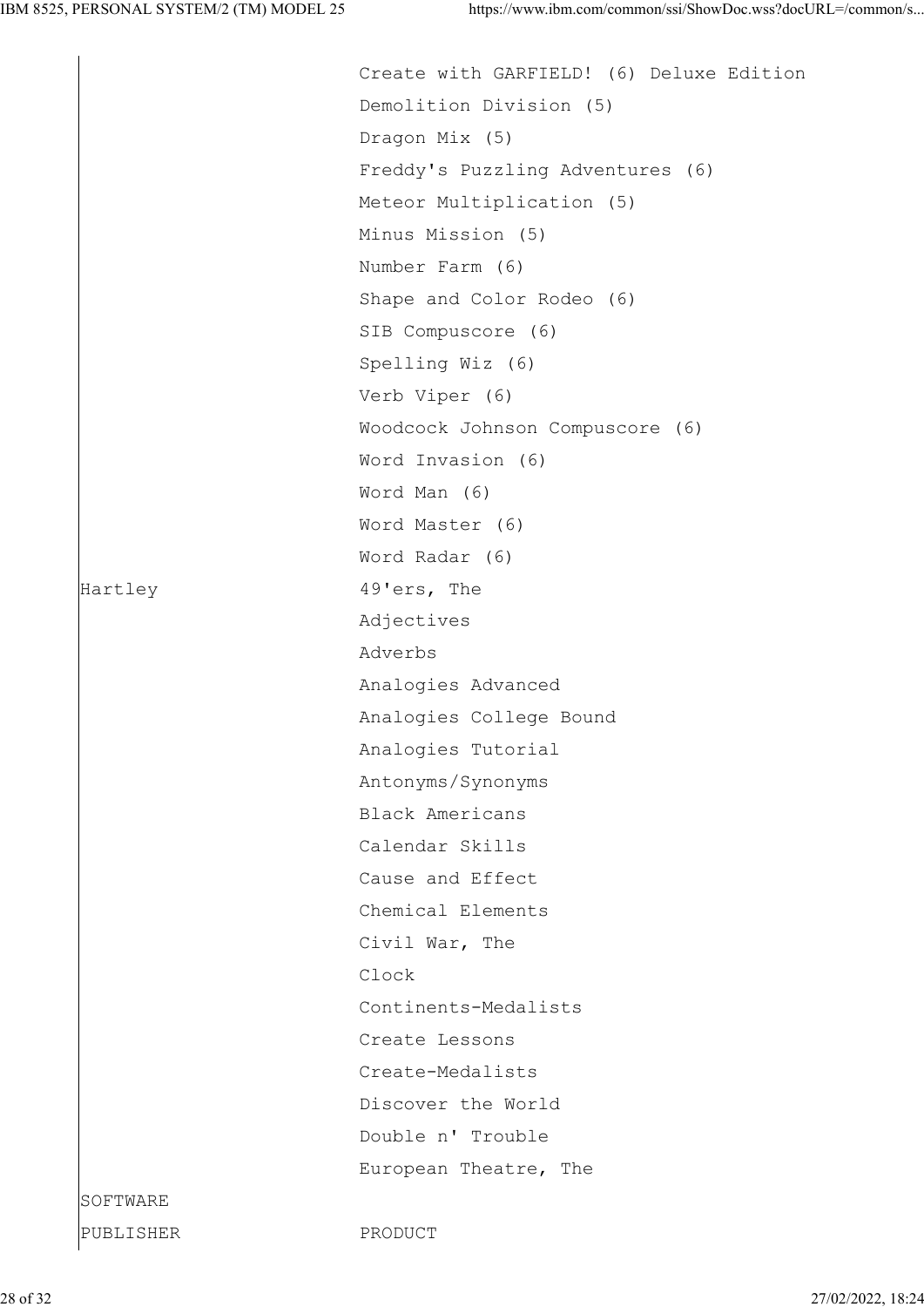Fact or Opinion Facts and Fallacies Famous Scientists Figurative Language Homonyms Indian Wars, The Integers/Equations I & II Intellectual Pursuits Kalamazoo Teacher's Record Book Math Concepts I & II Medalists-Presidents Medalists-States Medalists-Women in History Memory Match Metric Skills I and II Nouns/Pronouns Number Words Level 2 Opposites Pacific Theater, The Prescription Math Drill President's Physical Fitness '87 Race for the West Roots and Affixes Shakespeare U. S. History Verb Usage Verbs Who, What, Where, When, Why Word Families INDIVIDUAL (7) INDIVIDUAL Training (7) for dBase III Plus ( Software, Inc. TNDIVIDUAL Training for Lotus (9) PC Instructor (7) Professor DOS (7) Professor Pixel (7) Typing Instructor II (7) Mindscape **Algebra** Series Equations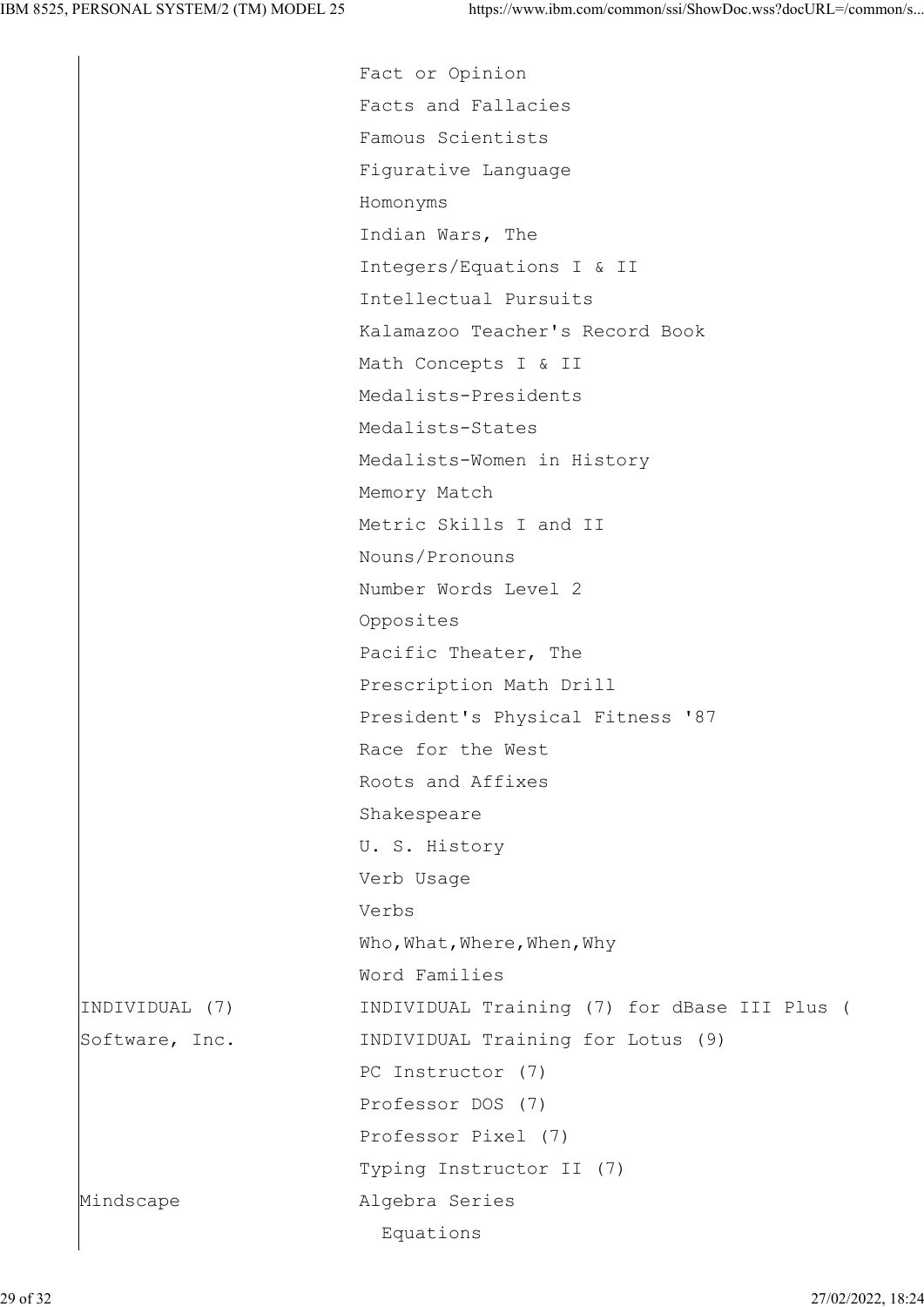Equations 2 Solving Quadratic Equations Simultaneous Linear Equations Balance of Power Bank Street Musicwriter Bank Street Storybook Body in Focus, The Bop'n Wrestle Boston Computer Diet, The Original Crossword Magic Infiltrator Master Type Mastering the ACT Mastering the GRE Mastering the SAT (10) Novel Approach, The: A Tale of Two Cities Novel Approach, The: Animal Farm Novel Approach, The: Lord of the Flies Novel Approach, The: Romeo and Juliet Novel Approach, The: The Call of the Wild Perfect College, The Perfect Score, The Quest for Files: Science Quest for Files: Social Studies Reading Workshop, The, grades 4-6 Reading Workshop, The, grades 7-9 PUBLISHER PRODUCT Social Studies Explorer Series: America Social Studies Explorer Series: World Geography Superstar Ice Hockey That's My Story Scholastic (11) A.I. Bank Street Writer III First Draft

**SOFTWARE**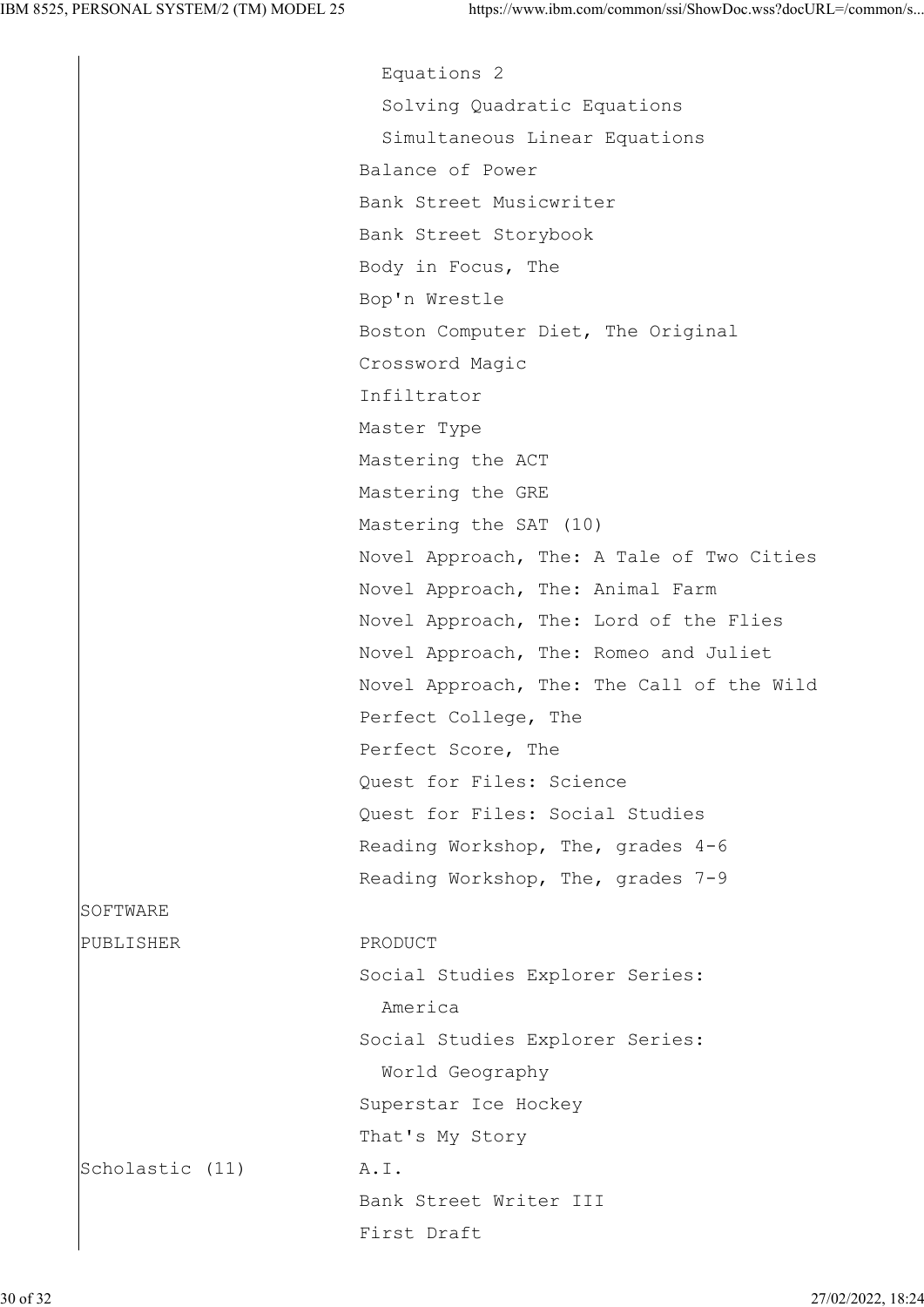Math Shop pfs (12): File/Report pfs: Write Spinnaker (13) Alphabet Zoo (14) Delta Drawing (14) Facemaker (14) Homework Helper-Writing (14) In Search of the Most Amazing Thing (14) Kids on Keys (14) Kidwriter (14) Kindercomp (14) Presidents Choice (14) Snooper Troops #1 (14) Snooper Troops #2 (14) Story Machine (14) Sunburst Puzzle Tanks Communications (15), Inc.Power Drill Teasers by Tobbs (16) The Factory (16) The Pond (16) The Learning (17) Gertrude's Puzzles (18) Company Gertrude's Secrets (18) Magic Spells (18) Math Rabbit (18) Reader Rabbit and the Fabulous Word Factory (18) Robot Odyssey I (18) Rocky's Boots (18) Writer Rabbit (18) (1) Trademark of Bank Street College of Education. (2) Registered trademark of Broderbund Software, Inc. (3) Trademarks of Broderbund Software, Inc. (4) Trademarks of Davidson and Associates, Inc. (5) Registered trademarks of Developmental Learning Materials, Inc. (6) Trademarks of Developmental Learning Materials, Inc. (7) Trademarks of INDIVIDUAL Software, Inc.